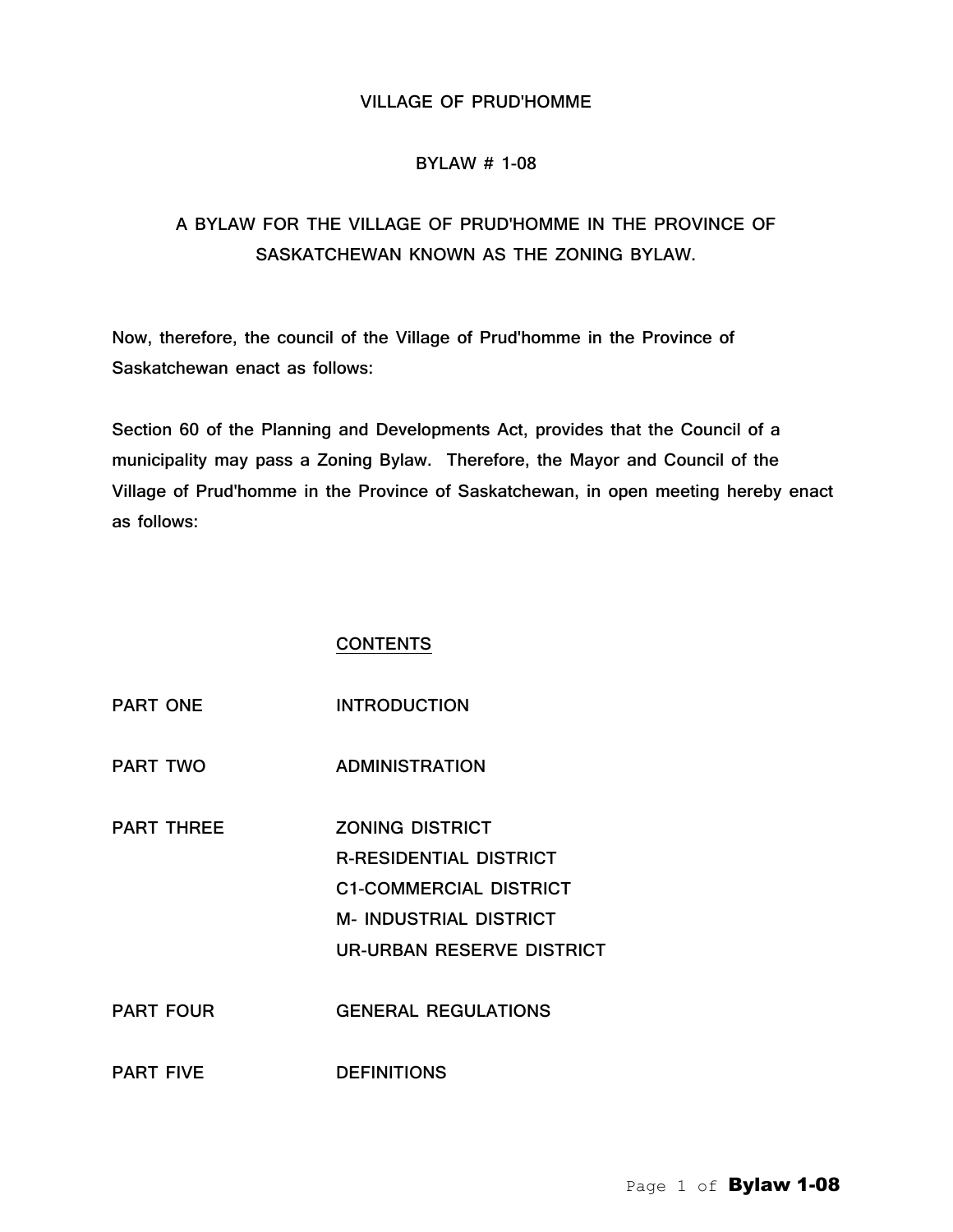APPENDIX A DEVELOPMENT PERMIT

#### PART ONE **INTRODUCTION**

1. SHORT TITLE

This bylaw shall be known as the Village of Prud'homme Zoning Bylaw.

# 2. PURPOSE OF THE ZONING BYLAW

This is a bylaw to control the use and development of land in the municipality.

3. SCOPE

Development shall hereafter be permitted within the limits of the municipality, only when in conformity with the provisions of this bylaw.

#### 4. DEFINITIONS

The list of definitions of words and terms used in the bylaw, are included in Part five.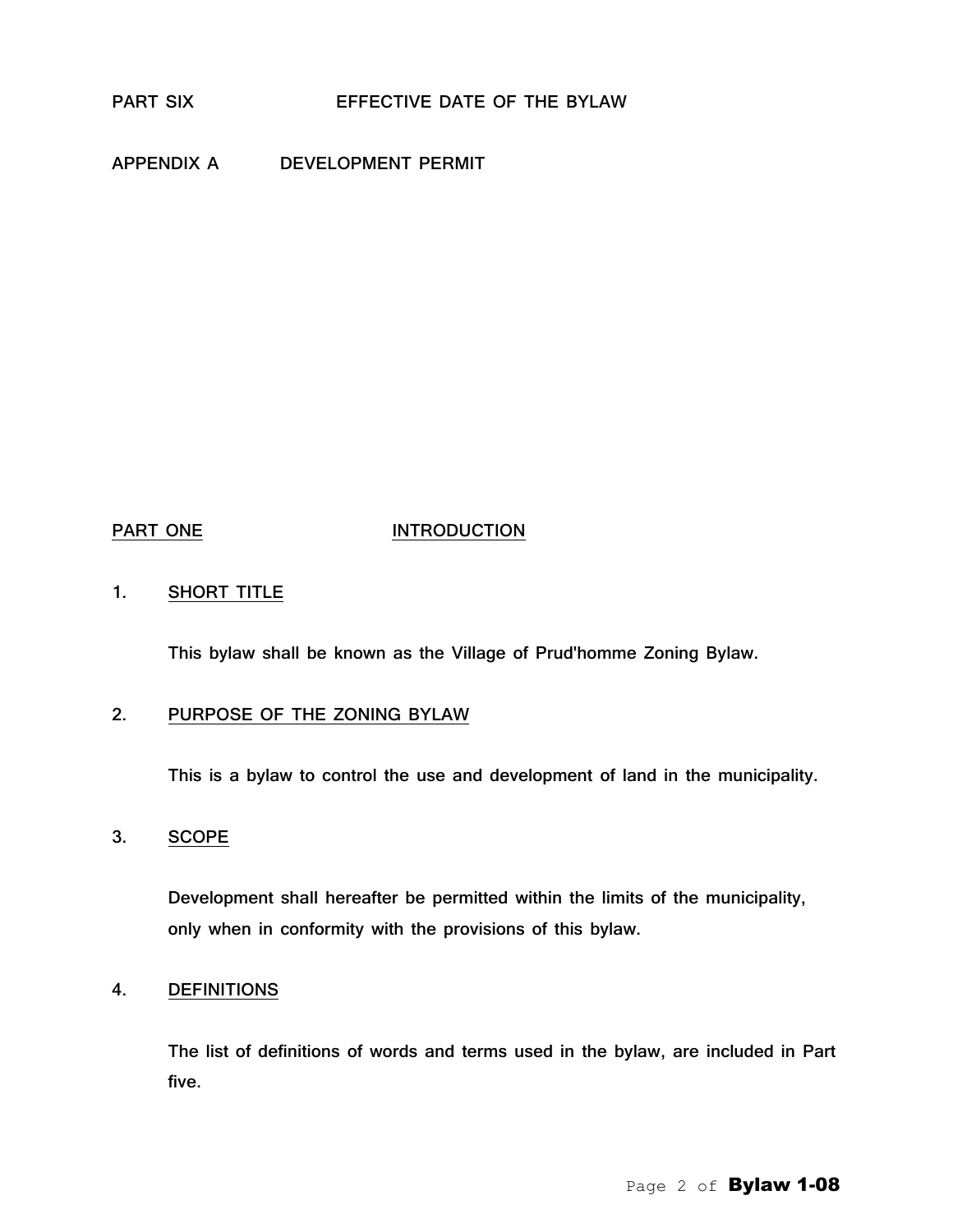#### PART TWO **ADMINISTRATION**

#### 5. BYLAW ADMINISTRATOR RESPONSIBLE

The Administrator of the Village of Prud'homme shall be responsible for the administration of the bylaw.

#### 6. DEVELOPMENT PERMIT REQUIRED

- A. Every person, before commencing any development within the municipality, shall apply to the Bylaw administrator for a development permit.
- B. A building permit shall not be issued unless a development permit has also been issued.
- C No building or structure shall be erected, reconstructed, moved off or moved on a site, nor shall any building structure or land be used for any other use than is permitted in the zoning district concerned, and then any after applying for and securing all development permits, building permits or other permits and licenses required by all bylaws in effect within the municipality. Non-conforming uses and buildings shall be subject to Sections 76-81 of the Planning and Development Act.

- D Development permission is not required for any of the following:
	- 1 The installation, maintenance and improvement of a public utility.
	- 2 The carrying out by the municipality of any operation for the installation, maintenance or improvement of public work.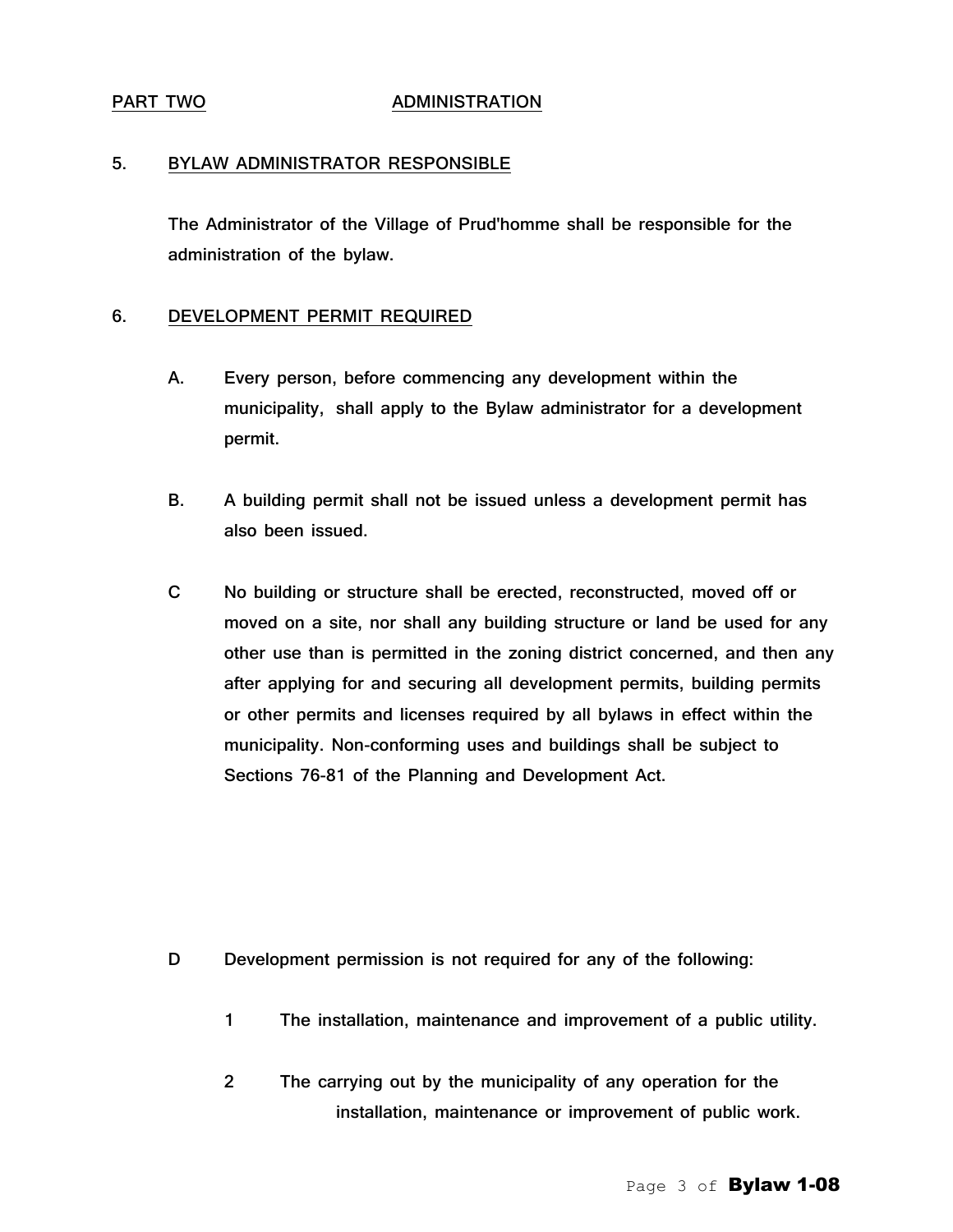- 3 The carrying out of maintenance or repair to any building provided such work does not include structural alterations.
- 4 The completion of a building, which was lawfully under construction at the date of this bylaw coming into effect.
- 5 The erection or construction of gates, fences, walls or other means of enclosure.
- 6 The erection, construction or placement of temporary buildings, or structures used in connection with construction or maintenance operations.
- 7 Accessory buildings but not including garages or workshops.

# 7. NOTICE OF RIGHT TO APPEAL

A If the application for development permission is refused, the applicant will be notified on the "Notice decision" form the reasons for the refusal, The applicant shall also be advised that they are entitled to appeal the refusal to the Zoning Appeals Board subject to the provisions of Section 83 of the Planning and Development Act.

# B ZONING APPEALS BOARD

Council shall appoint a Zoning Appeals Board in conformity with section 61 (1) of the Planning and Development Act

# C RIGHT OF APPEAL

Section 83 of the Planning and Development act shall apply.

# D NOT ENTITLED TO HAVE APPEAL ALLOWED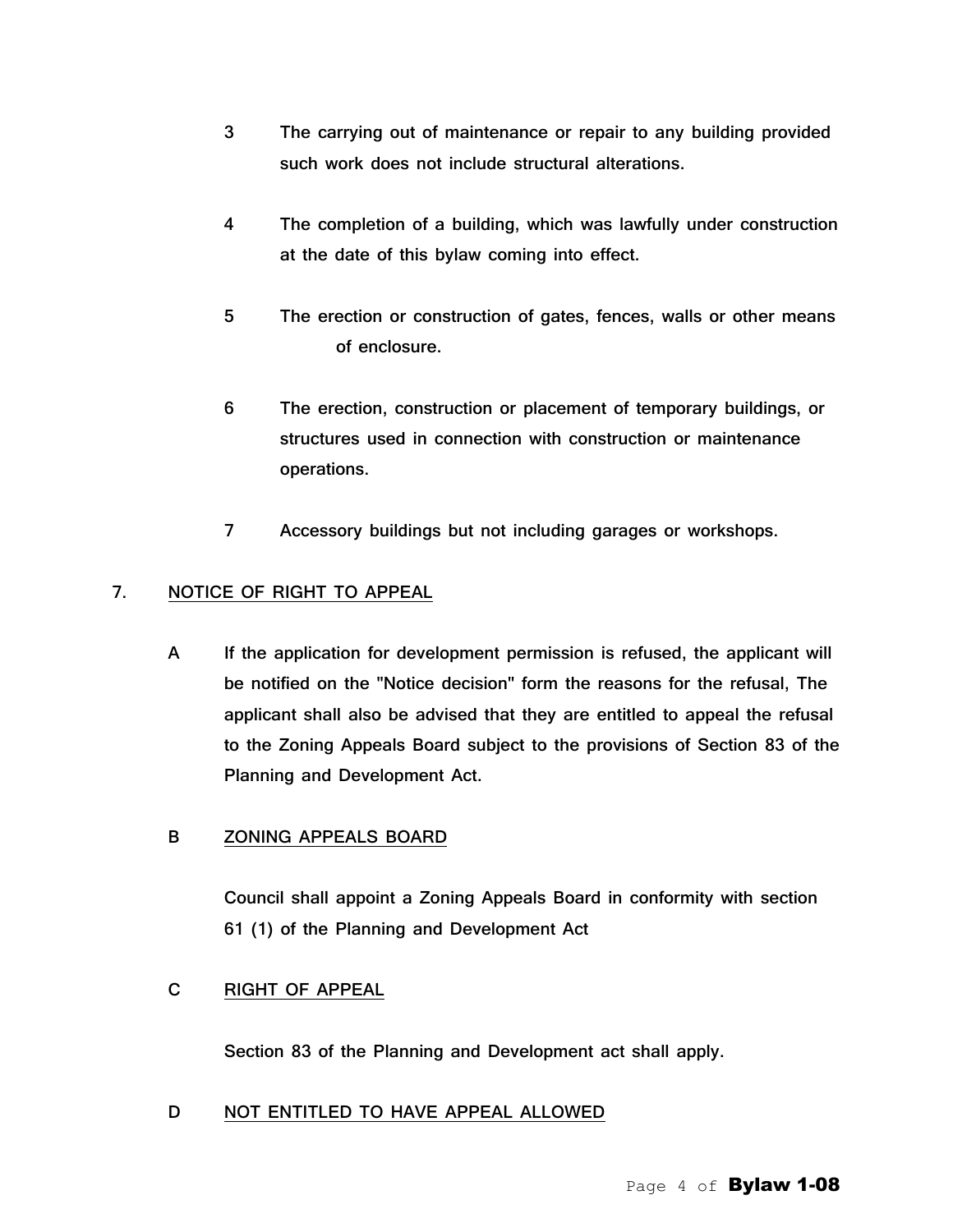Section 83 of the Planning and Development Act shall apply.

#### E PROCEDURE FOR APPEAL

Section 84 of the Planning and development Act shall apply.

#### 8. AMENDMENT OF THE ZONING BYLAW

- A Subject to Section 66-70 of the Planning and Development Act this bylaw may be amended whenever the public necessity, convenience, general welfare or good planning practice required.
- B When an application is made to the Council of The Village of Prud'homme for an amendment to this bylaw, such application shall be accompanied by an application fee as set by council but not to exceed fifty dollars (\$50.00)
- C The owners of property so caused to become non-conforming under any proposed zoning amendment, shall be notified by Council through being mailed a copy of the public notice prepared for advertisement. Such notice shall be sent at least two weeks before the date of the meeting held to consider submission on the proposed bylaw.

#### 9. NON-CONFORMING USES AND BUILDINGS

Non-conforming uses and buildings shall be permitted and regulated subject to Section 76-81 of the Planning and Development Act.

# 10. OFFENSES AND PENALTIES

Prosecution for breach of this bylaw comes under section 203 of the Planning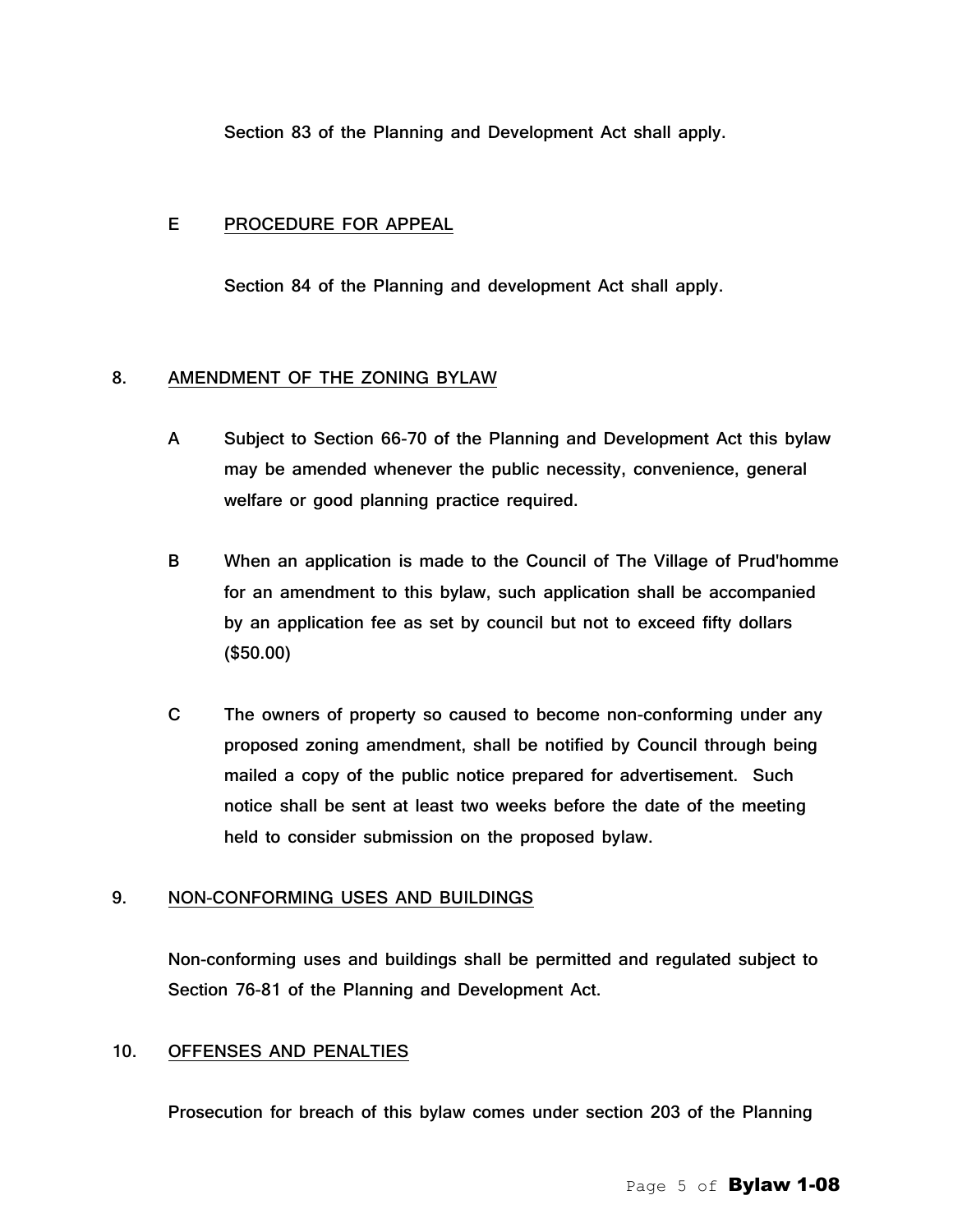and Development Act. A person who is guilty of an offence is liable on summary conviction to a fine of not more than \$ 1 000.00, and in the case of a continuing offence to a further fine not exceeding \$ 250.00 for each day during which the offence continues. In addition a person convicted under this section of the Act may be ordered to remove such development.

### PART THREE ZONING RESTRICTIONS

#### 11. CLASSIFICATION OF ZONING DISTRICTS

In order to carry out the purposes and regulations of this bylaw the municipality is hereby divided into zoning districts as named and described in Section 14.

### 12. BOUNDARIES OF ZONING DISTRICTS

The boundaries of such districts referred to above together with explanatory legend, notification, notation and reference, are shown on the map entitled "Zoning District Map". Unless otherwise shown, the boundaries of the districts are lot lines, centre lines of streets, lanes, roads or such lines extended and the boundaries of the Municipality. In subdivided land, the boundaries of the district shall be determined by the use of the scale shown on the map.

#### 13. THE ZONING DISTRICT MAP

The map, bearing the statement "This is the Zoning district Map referred to in Bylaw No 31/96" adopted by the Village of Prud'homme and under the seal of the Village of Prud'homme shall be known as the "Zoning District Map" and such map is hereby declared to be an integral part of this bylaw.

#### 14. DISTRICT SCHEDULES

The following are schedules of uses and regulations pertaining to the various zoning districts in this Bylaw: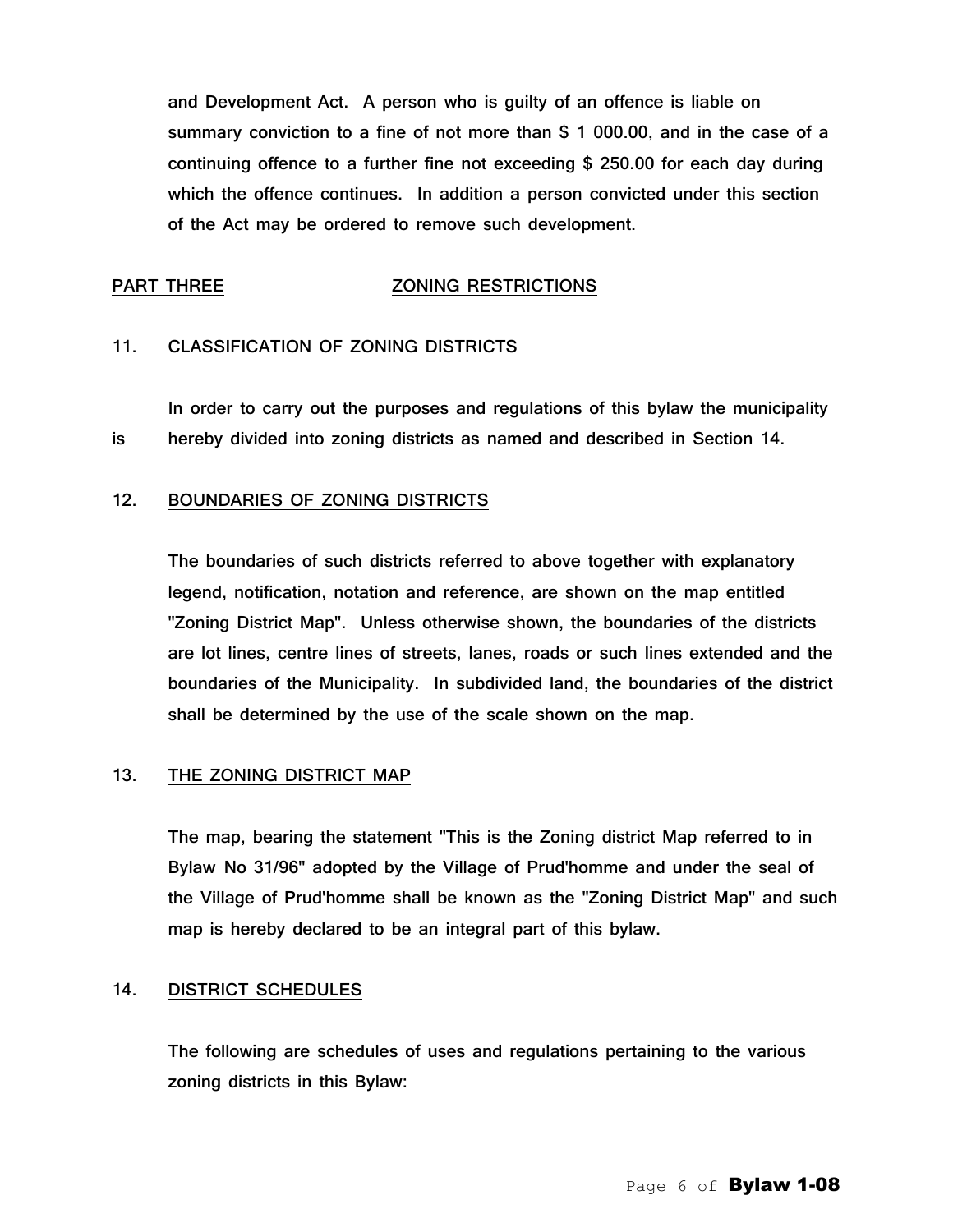R - Residential

Cl - Commercial District

M - Industrial

UR - Urban Reserve District

# 14.1 R RESIDENTIAL DISTRICT

A INTENT

The purpose of this district is to provide sites for low-density residential development, and additional uses compatible with a residential area.

# B LAND USES

Subject to all other provisions of this bylaw, on any site in any district defined, designated or described in this bylaw as R Residential District only the following uses shall be permitted:

# 1 PRINCIPAL PERMITTED USES

# (a) RESIDENTIAL

- (i) Single detached dwellings
- (ii) Semi detached duplex
- (iii) Senior citizen's housing up to two storeys in height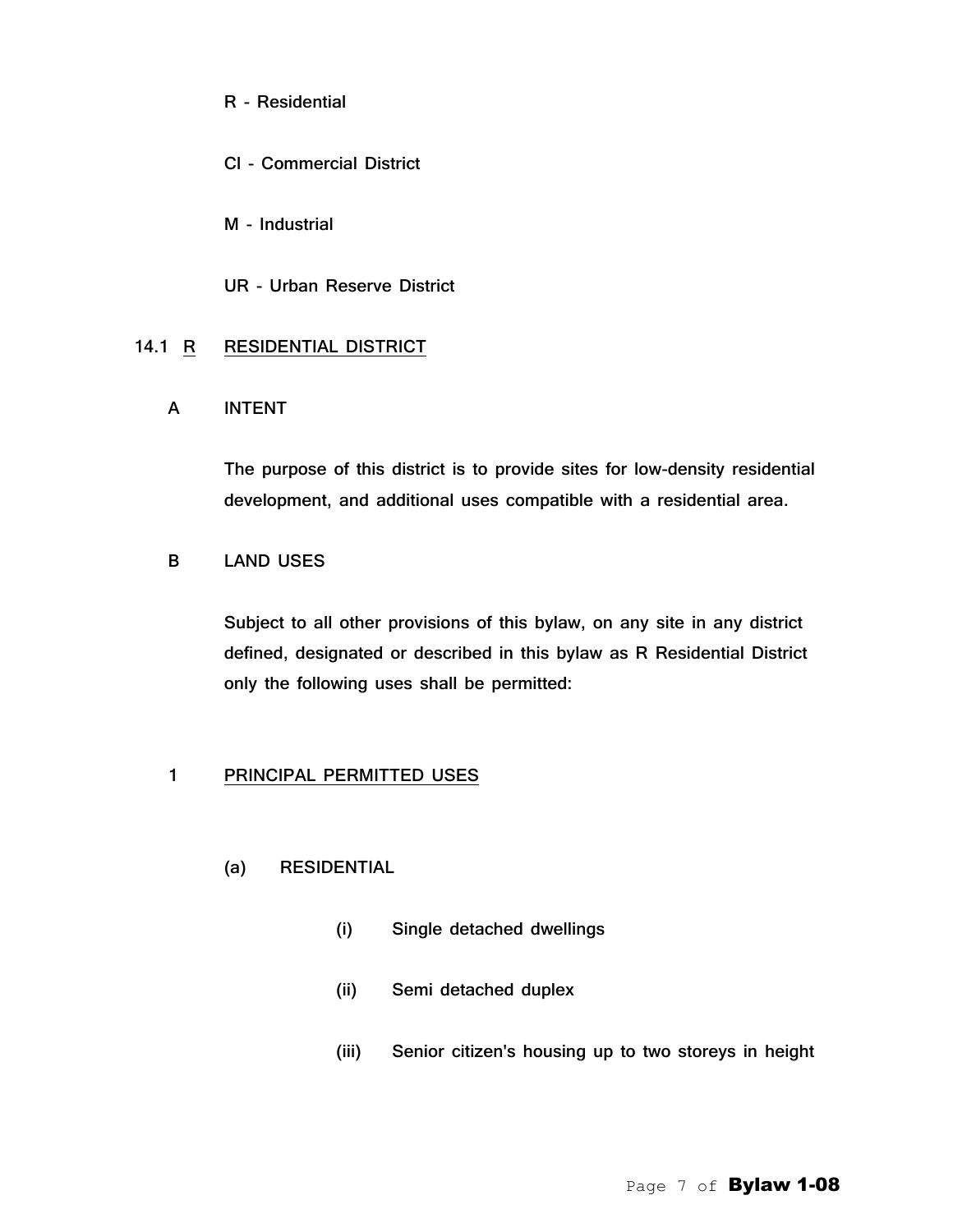# (b) HOME OCCUPANTS

Shall not include any use or operation that will cause or permit to create a nuisance by way of dust, noise, smoke, or increased traffic.

# (c) INSTITUTIONAL

- (a) Churches and Cemeteries
- (b) Schools
- (c) Libraries
- (d) Nursing homes and Health Clinics
- (e) Community buildings, private clubs, and lodges

### 2 SECONDARY AND ACCESSORY USES

Buildings, structures or, uses secondary and accessory to, but located on the same site with the main use.

# 3 USES PERMITTED AT COUNCIL'S DISCRETION

The following uses may be permitted but only through a resolution of council and only in locations specified in such a resolution and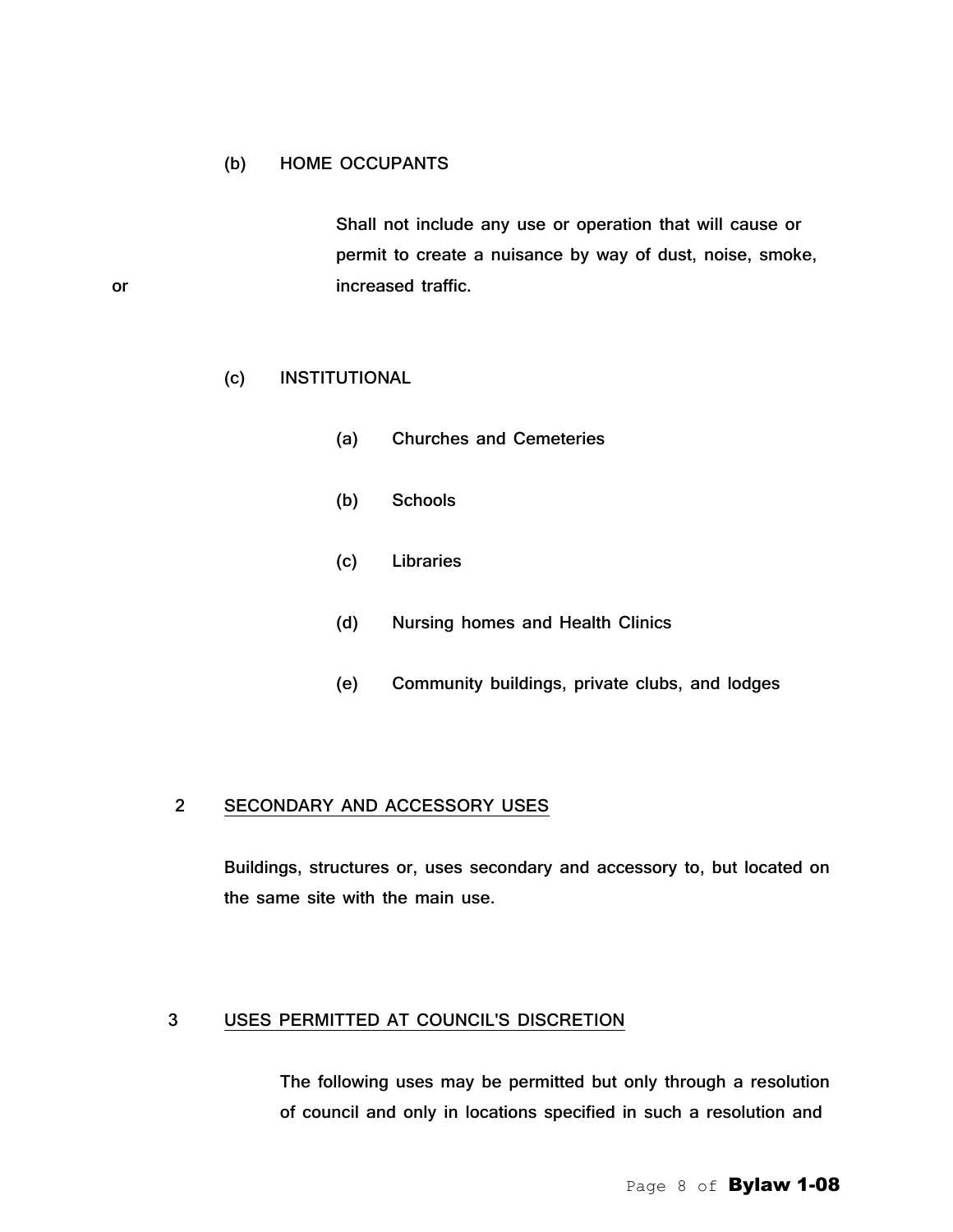subject to conditions specified by council and other provisions as may be set out in this bylaw.

- 1 Mobile Homes
- 2 Public Utilities, but not including yards for storage and repair of machinery or materials.

# C REGULATIONS

# 1 MINIMUM SITE AND YARD AREAS

| (a) | Minimum site width - | Single detached dwelling          |
|-----|----------------------|-----------------------------------|
|     |                      | 15 m (50 feet)                    |
|     |                      | Semi detached and duplex          |
|     |                      | dwelling 9 m (30 feet)            |
| (b) | Minimum site area -  | Single detached family            |
|     |                      | 465 m 2 (5000 sq. feet)           |
|     |                      | Semi detached and duplex          |
|     |                      | dwelling 278 m 2 (3000 sq feet)   |
| (c) | Minimum front yard - | 6 m (20 feet or existing building |
|     |                      | line)                             |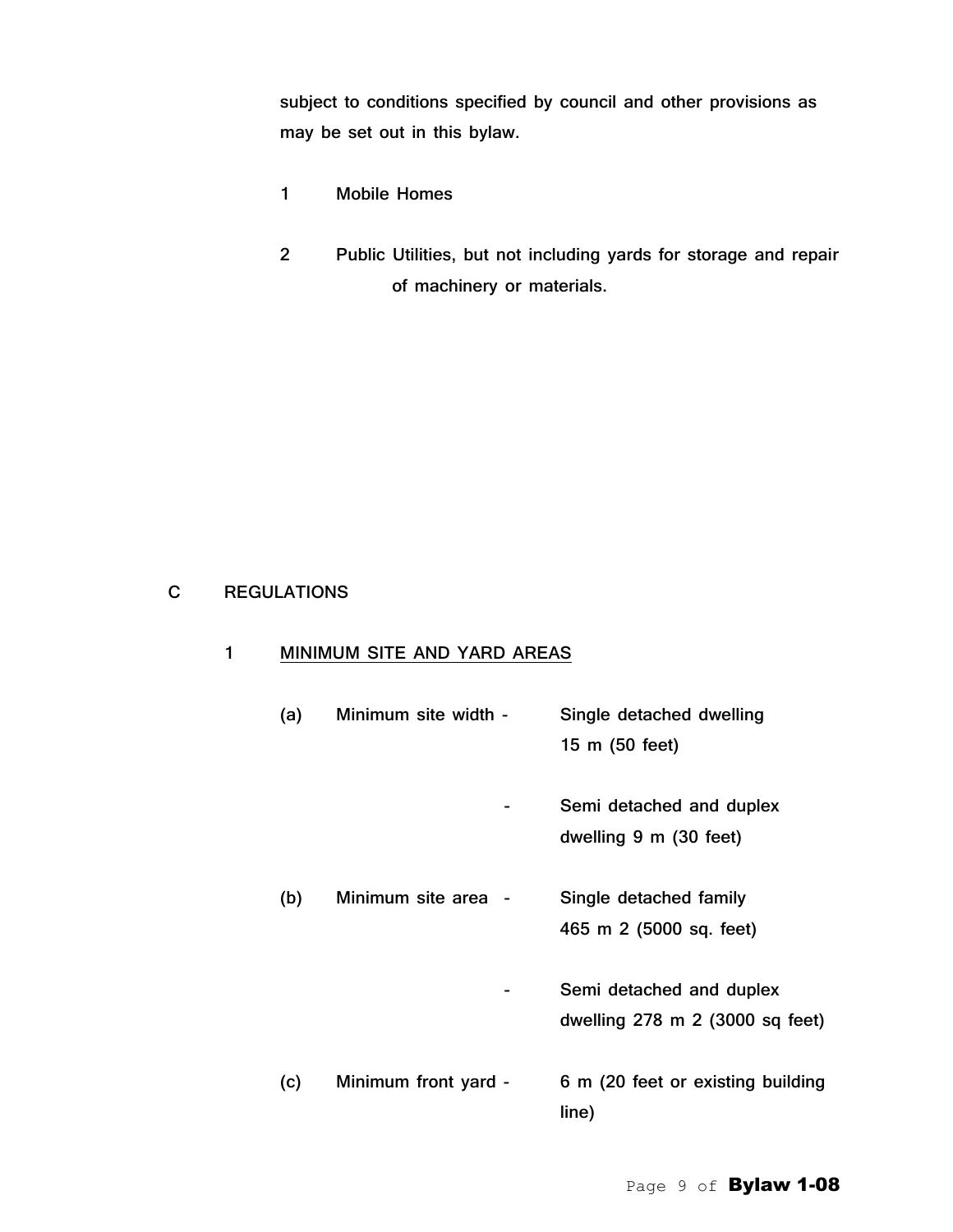|       | (d) | Minimum side yard -      | 1.2 $(4$ feet)                                    |
|-------|-----|--------------------------|---------------------------------------------------|
| feet) | (e) | Minimum rear yard -      | Main building 6 m (20                             |
|       |     | $\overline{\phantom{a}}$ | Accessory building 1.5 m (5 feet)                 |
|       |     |                          | from lane                                         |
|       | (f) | Minimum floor area -     | Single detached dwelling (74 m2)<br>(8000sq feet) |

 - Semi detached and duplex dwellings 42 m2 (4500 sq feet)

# 2 HOME OCCUPANTS

- (a) A business or professional sign on the premises is permitted, not to exceed .09 m2 (1 sq foot) in area.
- (b) No outside storage of materials or outside display shall be permitted.
- (c) Home occupations shall be conducted in the principal building, not in accessory building.

# 3 STORAGE OF UNLICENSED MOTOR VEHICLES IN YARDS

(a) No unlicensed vehicles may be stored in any side or front yard.

# 4 ACCESSORY BUILDINGS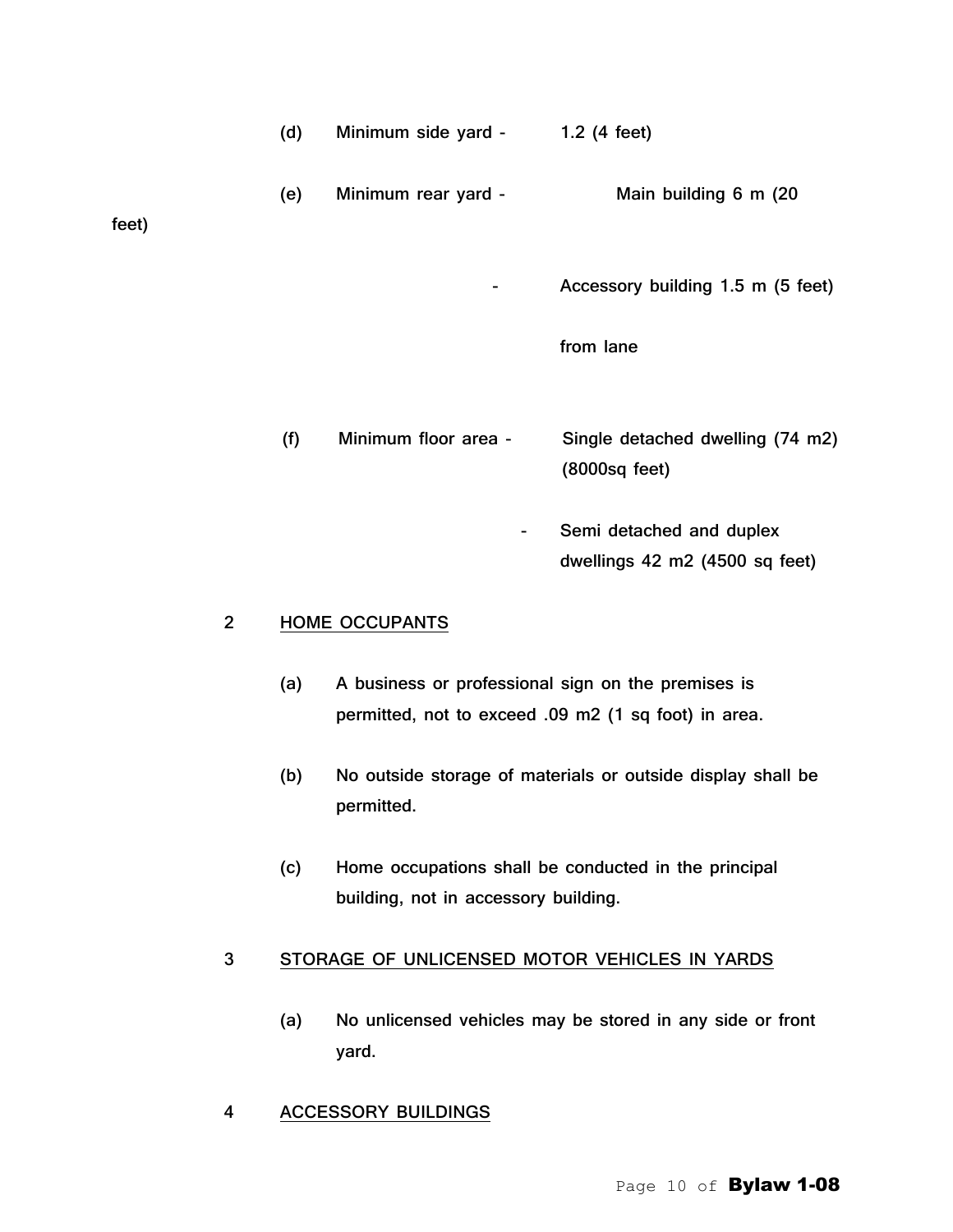- (a) No accessory building shall be placed in front yard
- (b) Garages shall adhere to the minimum side yard and rear requirement, shall be on a cement foundation and poured concrete or asphalt floor.

#### 5 PUBLIC RESERVE DEDICATION

Every plan of proposed subdivision for residential use shall make provision for dedication to the public use, in addition to streets, lanes and buffer strips, a minimum of 10 percent of the land to be subdivided, subject to:

- (a) Sections 114 and 202 of the Planning and Development Act.
- (b) Section 17 of the Subdivision Regulations
- (c) The Public Reserves Regulations, 1978

# 6 SIGNS

(a) Signs under the provisions for home occupations, those showing the names and addresses of the occupants, signs bearing notice of sale or lease and information signs relating to a temporary condition affecting the premises are permitted.

#### 14.2 C1 COMMERCIAL

#### A INTENT

The purpose of this district is to provide sites for stores, offices, and facilities that sell retail merchandise and services.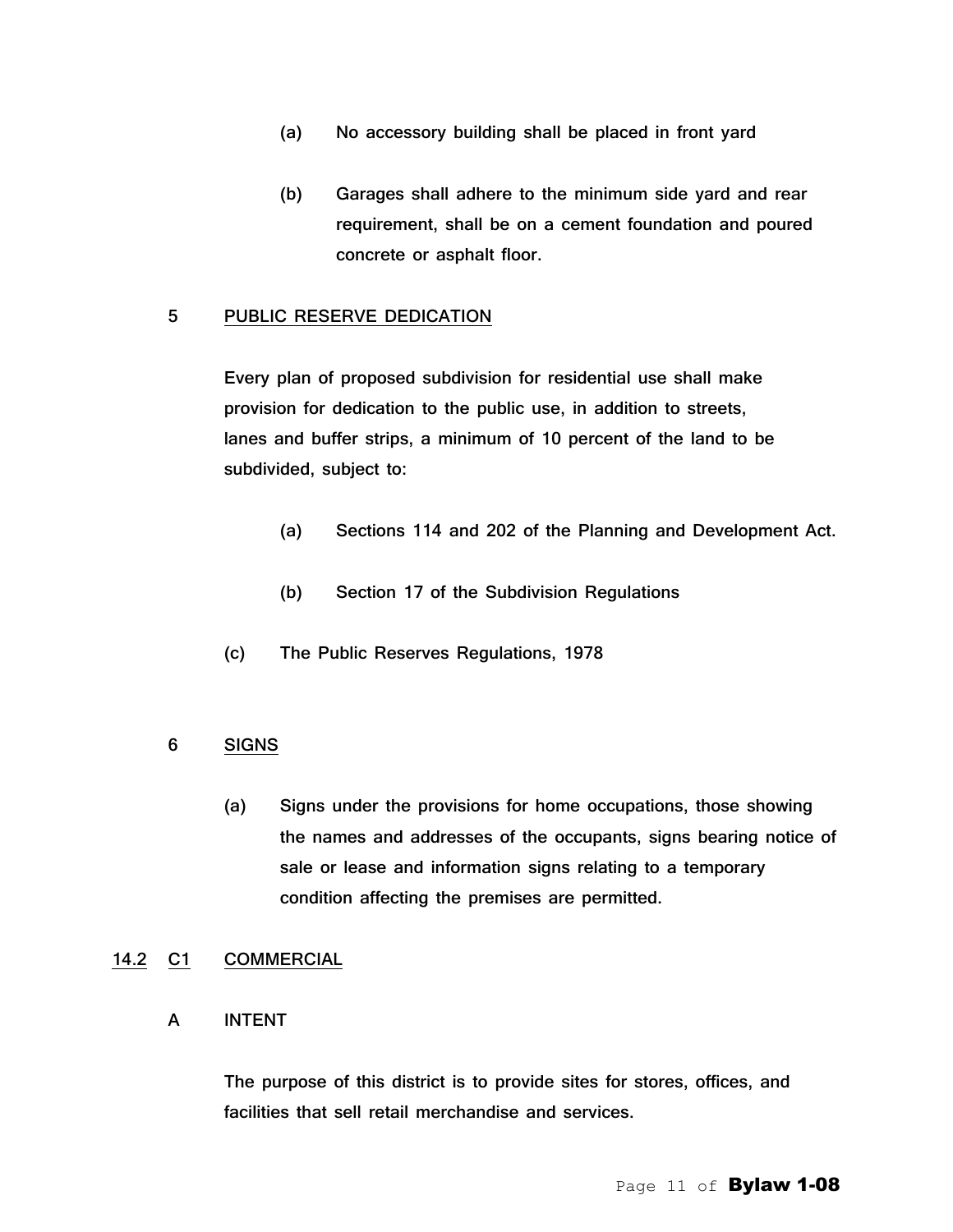#### B LAND USES

Subject to all other provisions of this bylaw, on any site, in any district defined, designated or described in this bylaw as C1 Commercial District only the following uses shall be permitted:

# 1 PRINCIPAL PERMITTED USES

- (a) COMMERCIAL
	- (i) Banks and other financial institutions
	- (ii) Personal service shops
	- (iii) Bowling alleys, billiard halls and theatres
	- (iv) Grocery stores and food item sales
	- (v) Hotels
	- (vi) Offices business and professional
	- (vii) Public utility buildings and structures
	- (viii) Restaurants and cafes
	- (ix) Retail merchandise shops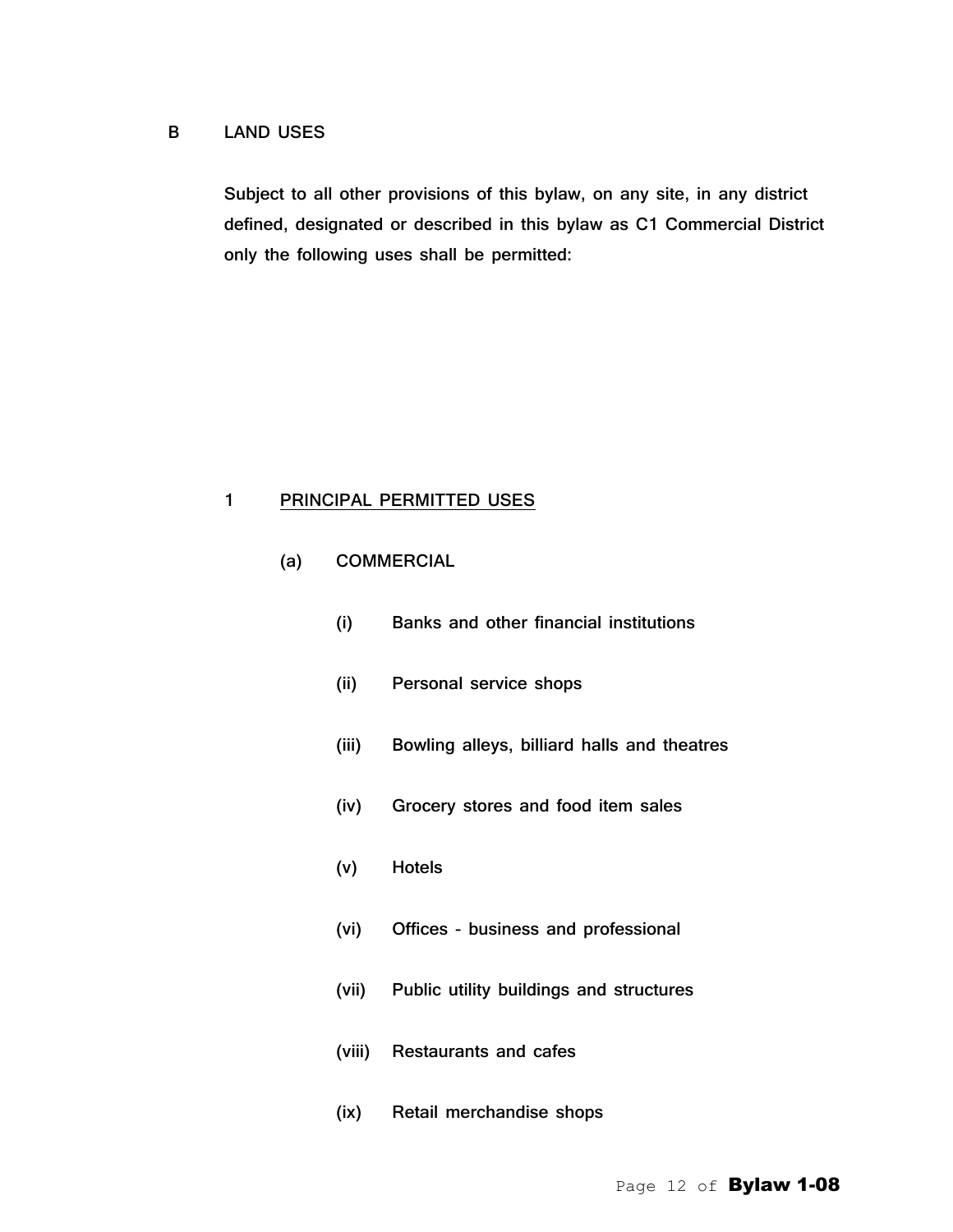(x) Service stations and car washes

### (b) INSTITUTIONAL

- (I) Churches and church halls
- (ii) Lodges and private clubs
- (iii) Community halls and facilities
- (iv) Municipal, Provincial and Federal buildings

# 2 SECONDARY AND ACCESSORY USES

- (a) Dwelling units above stores or commercial establishments
- (b) Single-detached dwellings secondary and accessory to a principal commercial use.
- (c) Buildings, structures or uses secondary and accessory to but located on the same site with the main use.

# C REGULATIONS

- 1 MINIMUM SITE AND YARD AREAS
	- (a) Minimum site width  $-7.5$  m (25 feet)
	- (b) Minimum site area  $-235$  m2 (2 500 sq feet)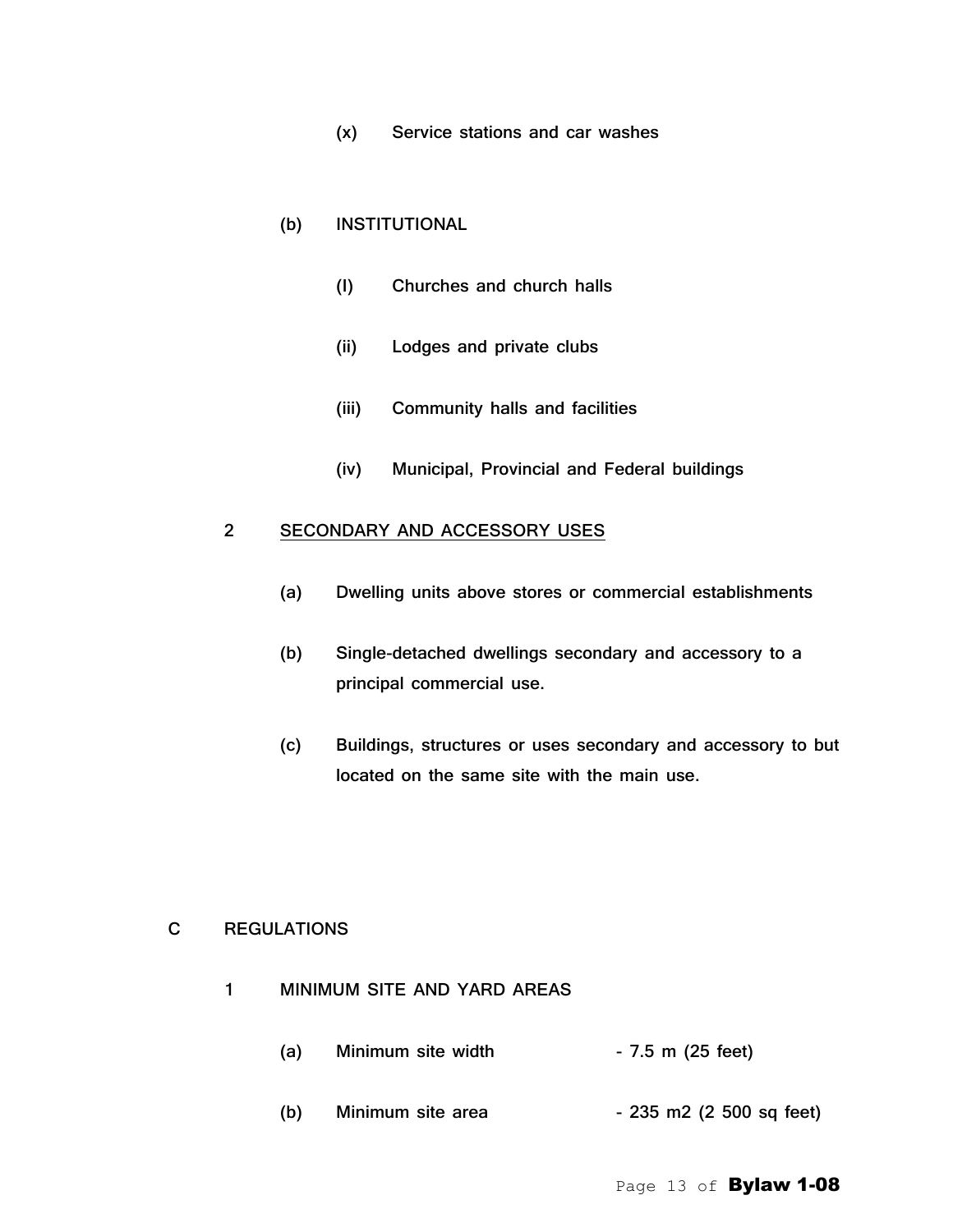(c) Minimum front yard - N/A (d) Minimum side yard - Not required, unless the side abuts a residential district and streets, in which case the side yard shall be minimum of 1.5 m (5 feet)

(e) Minimum rear yard  $-1.5$  m (5 feet) where a lane is present, unless the site abuts a residential district, in which case the rear yard shall be a minimum of 6 m (20 feet)

#### 2 LANDSCAPING

Where a site abuts a residential district and streets the side and rear years shall be landscaped to the satisfaction of council.

#### 3. STORAGE OF GOODS IN YARDS

Goods or materials shall not be stored in any yard, unless within an enclosed building or as required by service stations.

#### 4. PUBLIC RESERVE DEDICATION

Every plan of proposed subdivision for commercial use shall make provision for the dedication to the public use other than streets, lands and buffer strips, a minimum of 5 percent of the land area to be subdivided, subject to:

a) Section 114 and 202 of the Planning and Development Act.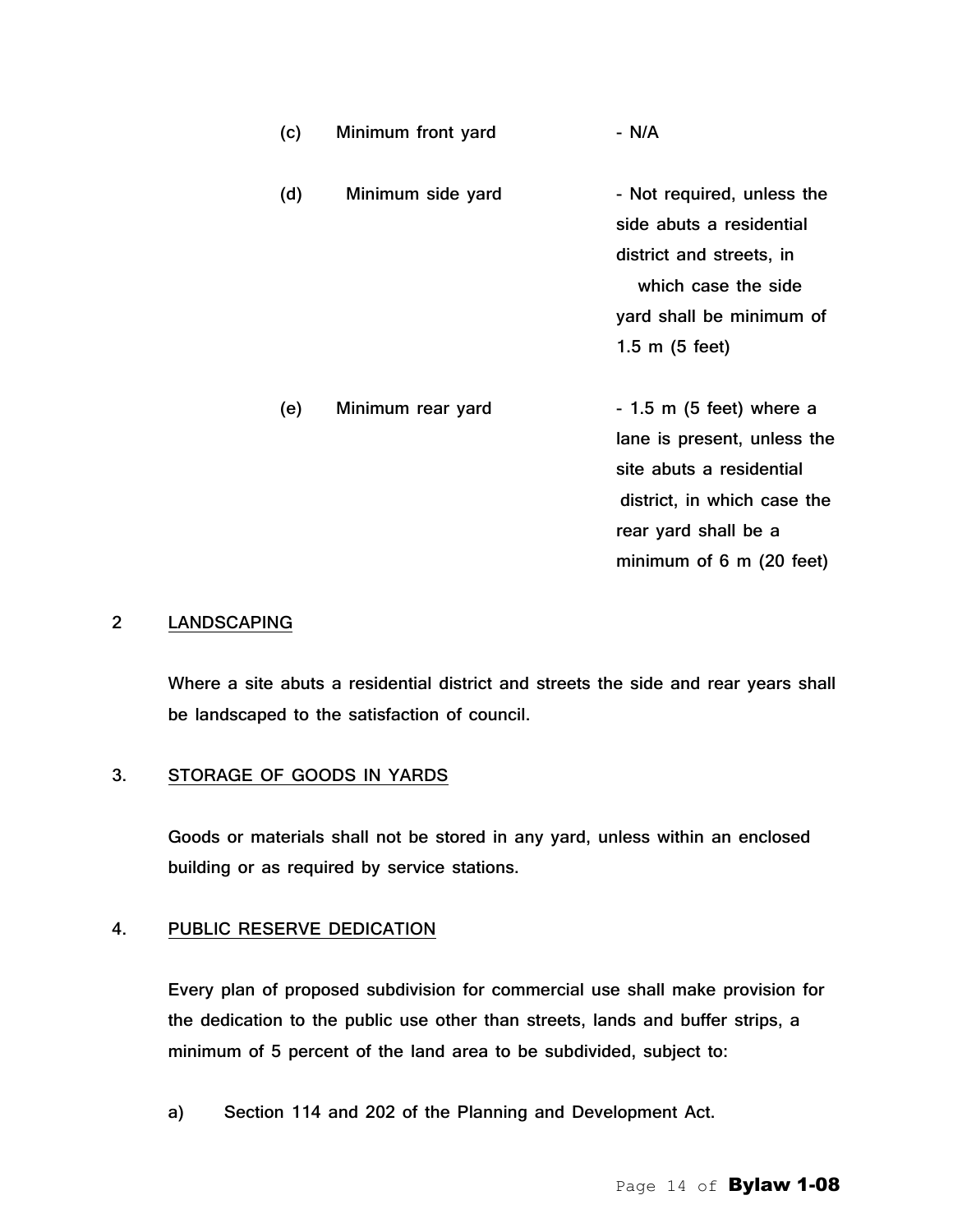- b) Section 17 of the Subdivision Regulations
- c) The Public Reserve Regulations, 1978

# 5. OFF STREET PARKING AND LOADING FACILITIES

Depending on the nature, type and location of the proposed use, suitable space for parking and loading shall be provided and in a location to the satisfaction of the council

# 14.4 M INDUSTRIAL DISTRICT

# A. INTENT

The purpose of this district is to provide sites for industrial use, which do not create serious problems such as excessive noise or odours for adjoining land uses

# B. LAND USES

Subject to all other provisions of the Bylaw, on any site, in this bylaw as M Industrial District, only the following uses shall be permitted.

# 1. PRINCIPAL PERMITTED USES

a) INDUSTRIAL

- Cartage and trucking operations -Sales, storage and servicing of motor vehicles and farm machinery and equipment

-Repair services, (Electrical, glass, machine, sheet metal,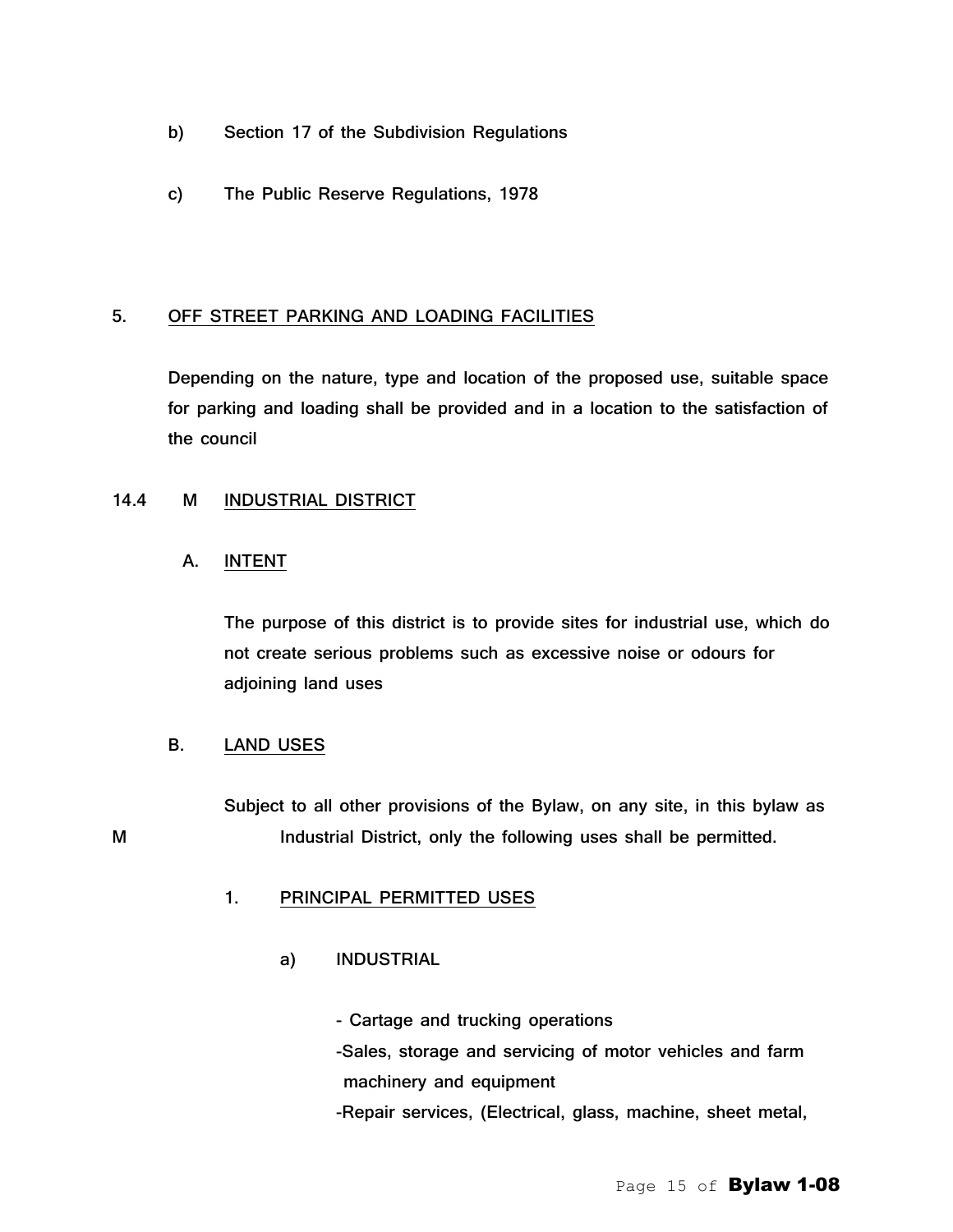small engines, welding, auto body) -Service stations and car washes -Warehouses and wholesale operations -Bulk oil, fertilizer and building supply sales -Municipal yards and storage -Public utility buildings and structures -Grain elevators, feed mills, seed cleaning -Railway lines and railway station grounds

# 2. SECONDARY AND ACCESSORY USES

Buildings, structures or uses secondary and accessory to but located on the same site with the main use.

#### 3. REGULATIONS

# 1. MINIMUM SITE AND YARD AREAS

| a) | Minimum site width | $-15$ m (50 ft)                                        |
|----|--------------------|--------------------------------------------------------|
| b) | Minimum site area  | $-580$ m2 (6250 sq. ft)                                |
| c) | Minimum front yard | $-9$ m $(30$ ft)                                       |
| d) | Minimum side yard  | $-3$ m (10 ft)                                         |
|    |                    | Where a site abuts a                                   |
|    |                    | residential commercia                                  |
|    |                    | والمراجي المستقط المستنقط المتوارد والمستحدث والمنافرة |

e abuts a ommercial or community district and streets, the side yard shall be 6 m (20 ft)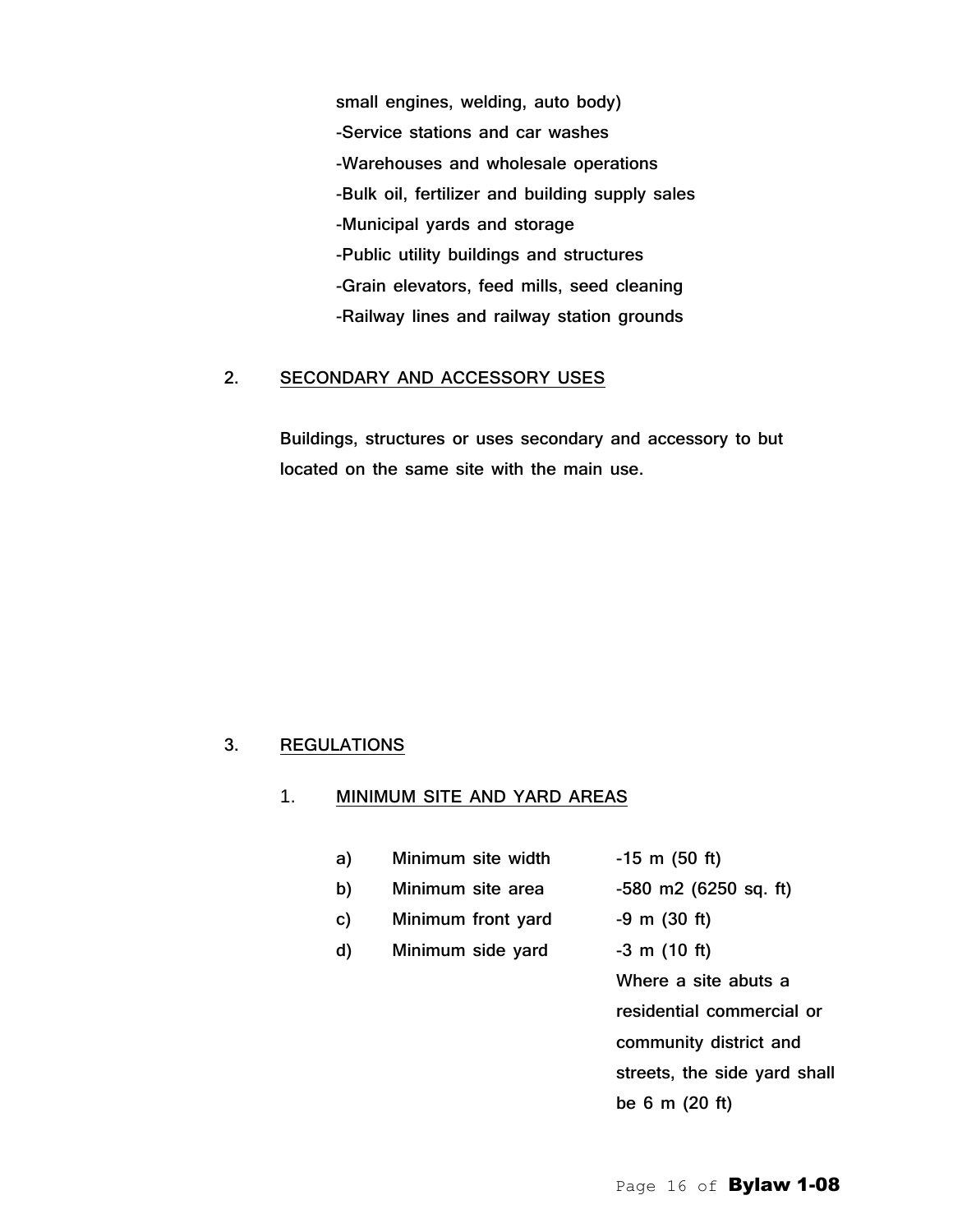# 2. LANDSCAPING

Where a site is adjacent to a residential, commercial or community district and streets, front and side yards shall be landscaped to the satisfaction of Council.

# 3. STORAGE OF GOODS IN YARDS

On any industrial site goods or materials shall not be stored in any front yard, or in a side yard, which abuts a residential, commercial or community district and streets.

# 4. OFF-STREET PARKING AND LOADING FACILITIES

Depending on the nature, type and location of the proposed use, suitable space for parking and loading shall be provided and in a location to the satisfaction of council.

# 5. PUBLIC RESERVE DEDICATION

Every plan of proposed subdivision for industrial use shall make provision for the dedication to the public use other than streets, lanes, and buffer strips, a minimum of 5 percent of the land area to be subdivision, subject to:

- a) Section 114 and 202 of the Planning and Development Act.
- b) Section 17 of the Subdivision Regulations
- c) The Public Reserve Regulations, 1978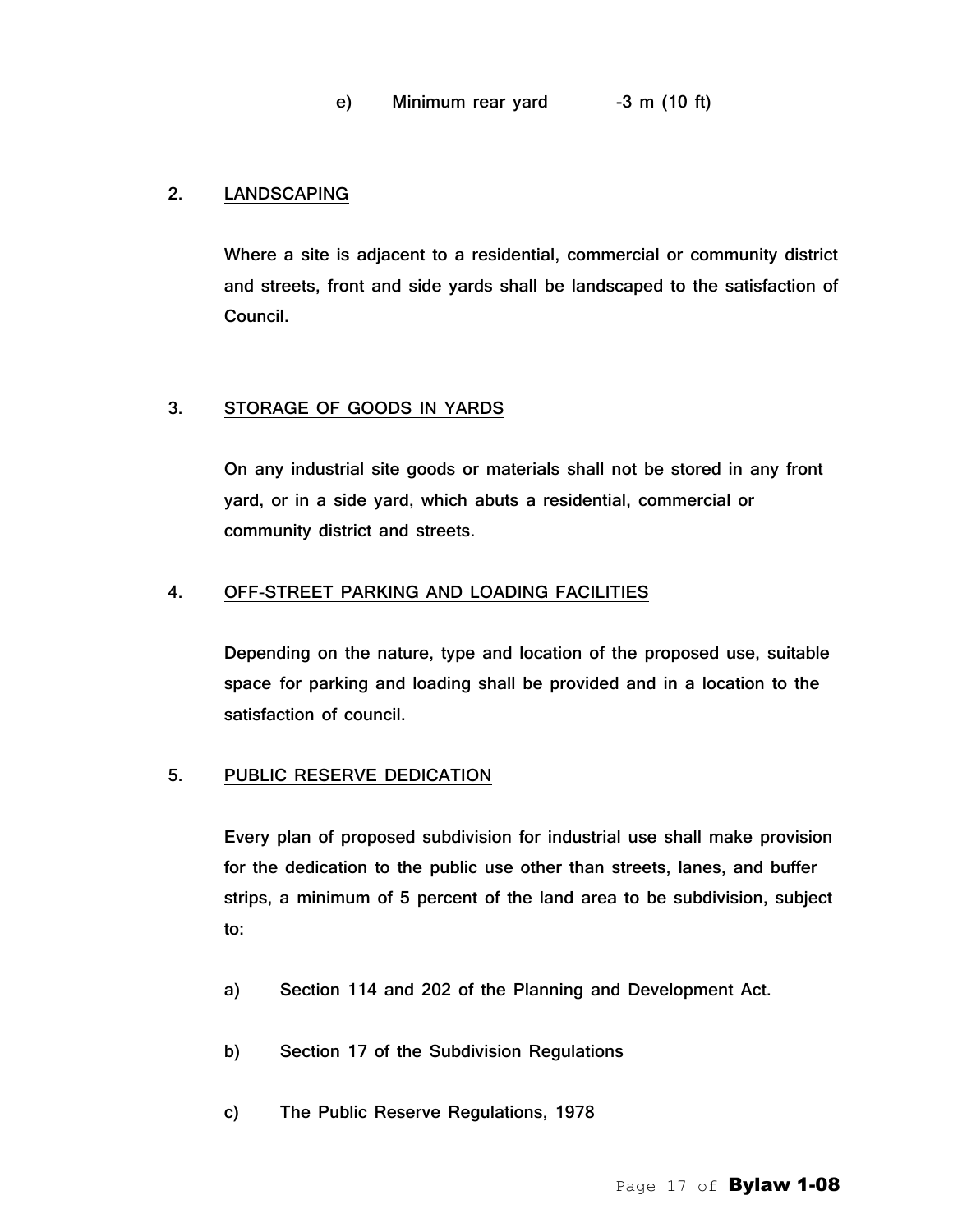# 14.5 UR URBAN RESERVE DISTRICT

#### A. INTENT

To reserve those lands within the Municipality which are yet un-subdivided or undeveloped for urban uses, until such time as their future use may be determined.

#### B. LAND USES

Subject to all other provisions of this bylaw, on any site, in any district defined, designated or described in this bylaw as UR Urban Reserve District, only the following uses shall be permitted:

#### 1. PRINCIPAL PERMITTED USES

- a) all existing uses and buildings
- b) recreational sports fields, golf courses, community facilities and other similar uses.
- c) Public utility buildings and structures
- d) communications radio and television buildings and structures and other similar uses

### 2. SECONDARY AND ACCESSORY USES

Buildings, structures or uses secondary and accessory to be located on the same site with the main use.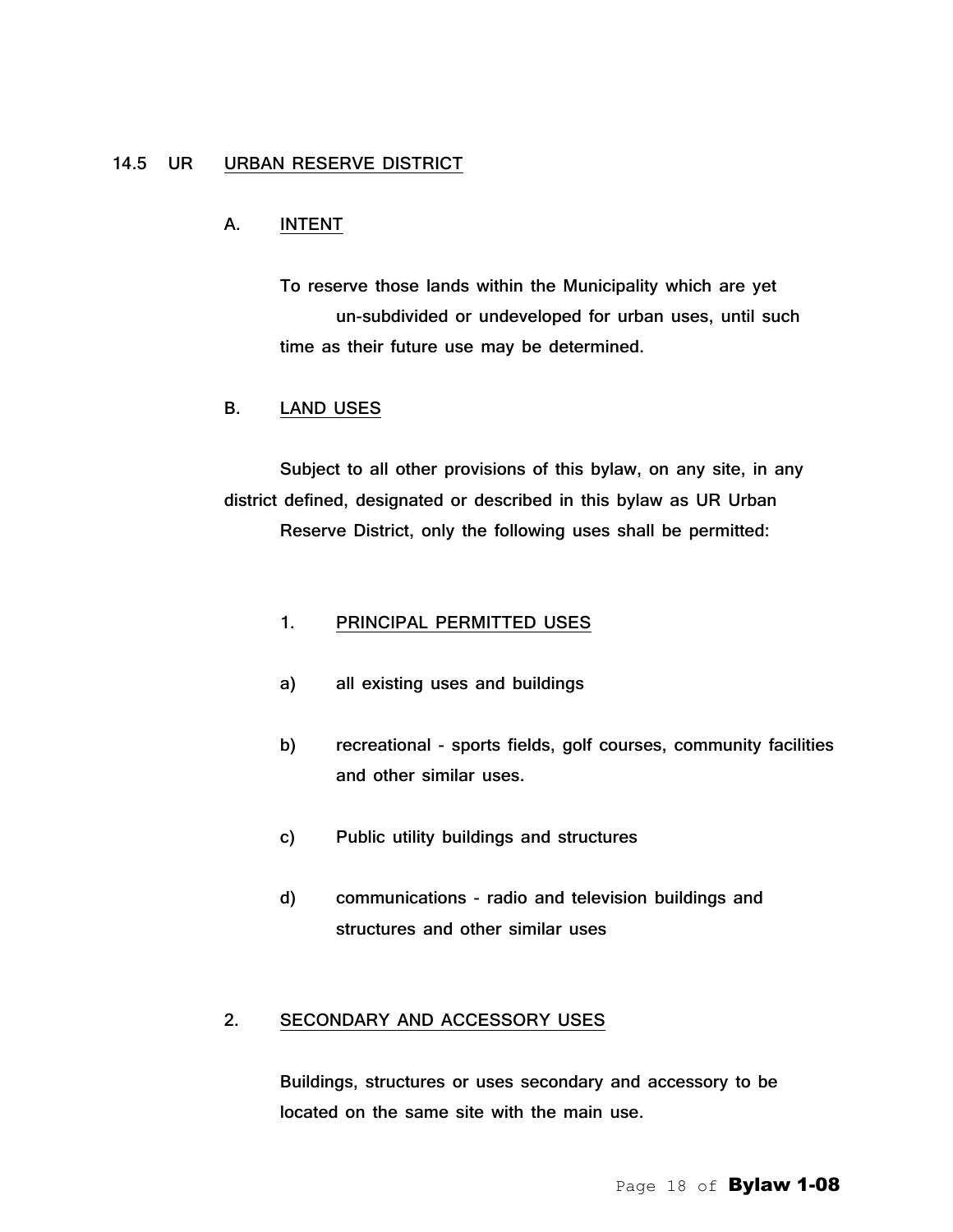### C. REGULATIONS

1. No future subdivision or development shall be permitted unless this is for one of the permitted uses and in the opinion of Council it will not prejudice the future economical subdivision or servicing of the land.

### 2. REZONING OF LAND

Proposed rezoning of land from UR Urban Reserve District to another land use shall be considered only on the basis of an overall plan for the area. The proposed development in the opinion of council shall constitute orderly and economic development with regards to adjacent land and uses, and future service requirements such as roads, schools, utilities and municipal services.

#### 3. POSTING OF SIGNS AND BILL BOARDS

Signs showing the names of occupants, information signs bearing no advertising and signs bearing notices of sale or lease of any are permitted.

#### PART FOUR GENERAL REGULATIONS

#### 15. LAND UNSUITABLE FOR DEVELOPMENT

If the council is of he opinion that the land is subject to flooding, slumping, earth movement or other instability or is otherwise unsuitable or hazardous for the proposed use, or where owing to bad natural drainage, steep slopes, or other similar features, the cost of provision of services would, in the opinion of council, be prohibitively expensive or difficult to maintain, council may prohibit such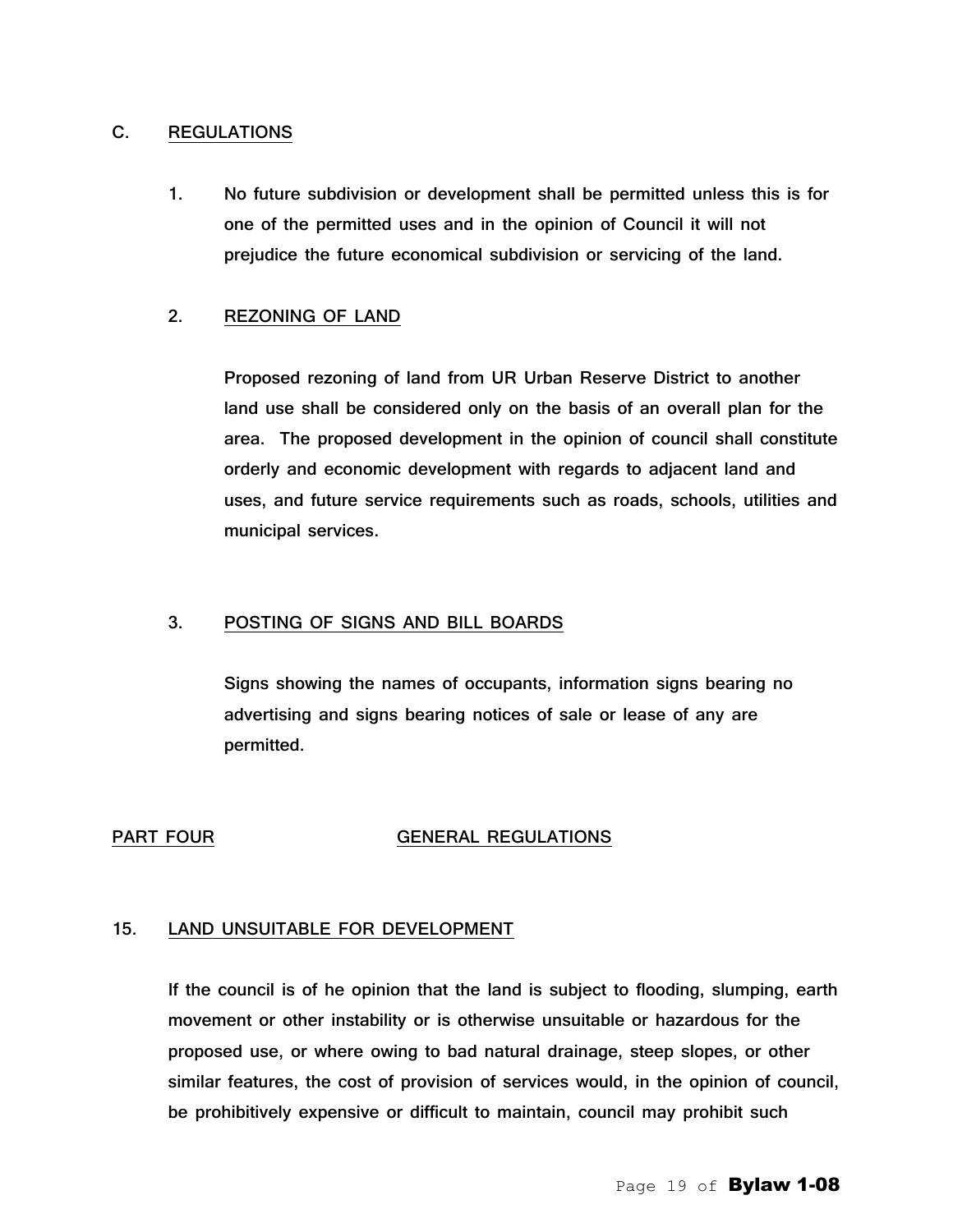development.

#### 16. PROJECTION INTO YARDS

Where minimum front, rear or side yards are required in any district, such minimum requirements shall not apply to prevent the construction or location or the following:

- a. A chimney that projects not less than .75 m (2.5 feet) from the side boundary of a site.
- b. An enclosed or open veranda, porch, terrace, or balcony which projects not more than 2 m (6.5 feet) into the minimum front yard requirements, or 1.5 m (5 feet) from the rear boundary of a site.
- c. An eave or an accessory building which projects within .3 m (1 foot) of the side of the boundary of a site, unless that building serves two abutting sites.

#### 17. NUMBER OF PRINCIPAL BUILDING PERMITTED ON A SITE

Not more than one principal building shall be erected or moved onto any one site except where it is proposed to develop a group of buildings such as in the case of schools, hospitals, recreational and community buildings, senior citizen homes and other such facilities.

#### 18. SERVICING OF PRINCIPAL BUILDINGS

All principal buildings constructed or moved onto a site services by the municipal water distribution or sewage collection system, shall be connected to such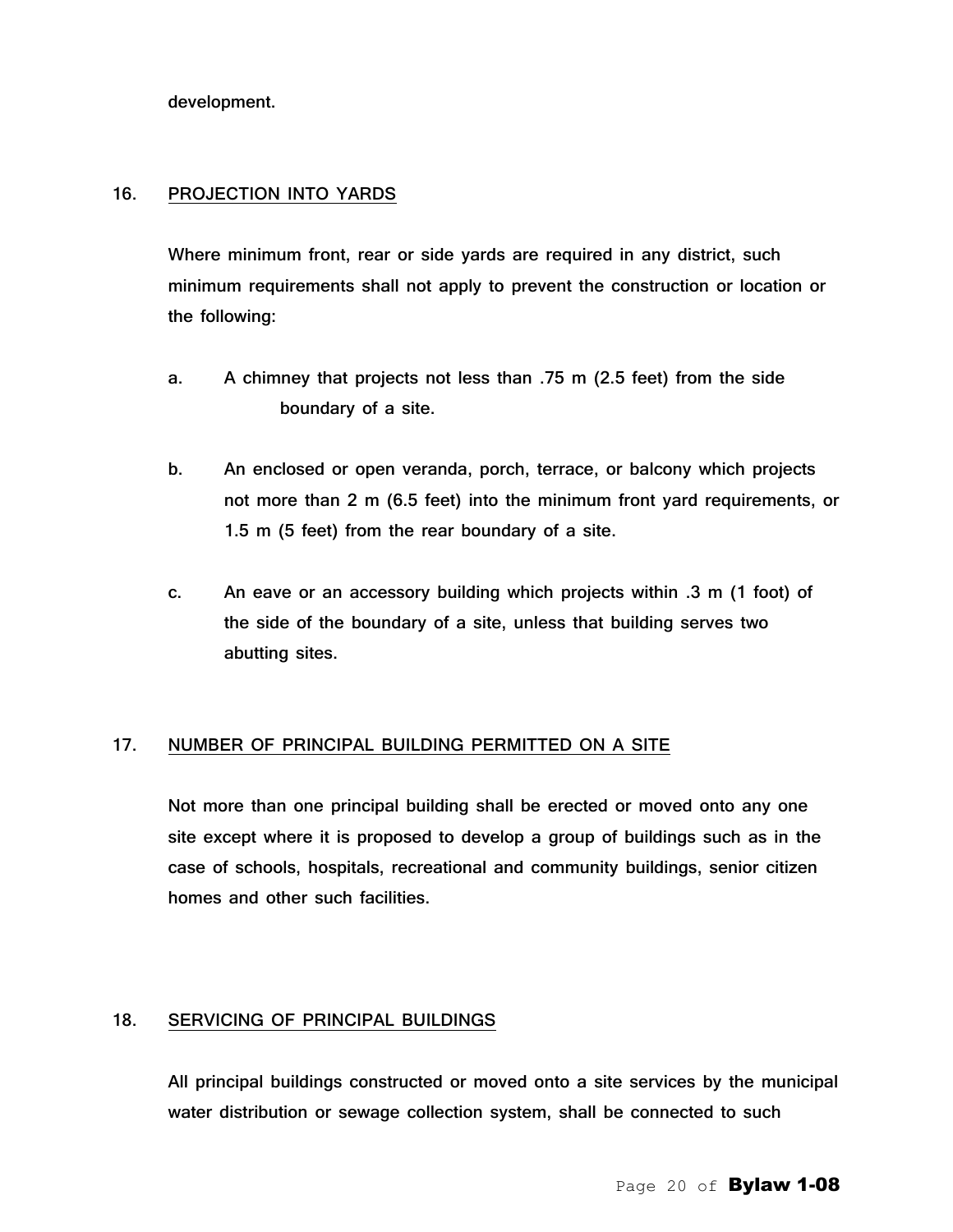service.

#### 19. ACCESS TO PRINCIPAL BUILDINGS

All principal buildings shall have access to a public street

#### 20. DEVELOPER/MUNICIPAL AGREEMENTS

All proposals may be subject to the requirements of entering into an Agreement between the developer and the Municipality with posting of a performance bond with the municipality, to encompass matters of road construction and maintenance, drainage ditches, culverts, land fill, landscaping, and any other requirements as determined by council.

# PART FIVE DEFINITIONS

| <b>ACCESSORY BUILDINGS:</b> | a separate building or structure normally incidental to                                                    |
|-----------------------------|------------------------------------------------------------------------------------------------------------|
|                             | the principal building or structure on the same                                                            |
|                             | site.                                                                                                      |
| <b>ACCESSORY USE:</b>       | shall mean a use secondary to the principal<br>use and located on the same site with the<br>principal use. |
| <b>ACT</b>                  | the Planning and Development Act, 2007                                                                     |
| <b>ADMINISTRATOR</b>        | Shall mean the administrator/treasurer of the<br>Village of Prud'homme                                     |
| <b>APARTMENT BUILDINGS</b>  | shall mean a building containing three or more                                                             |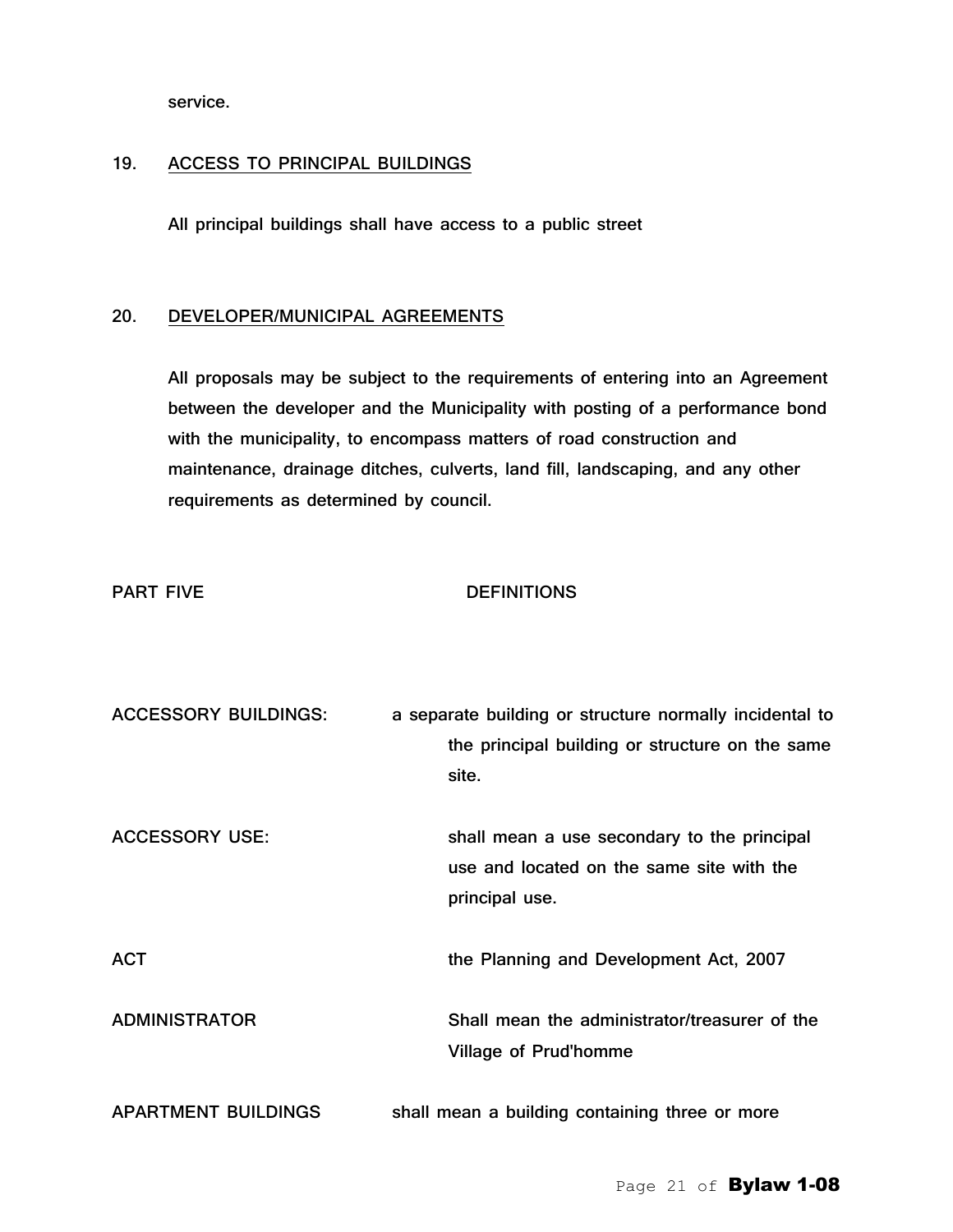dwellings units with shared entrances and other services and facilities, each of which is occupied or intended to be occupied as permanent residence.

BUILDING **a** structure with a roof supported by columns or walls, intended to provide shelter for persons, property, animals or business activity.

BUILDING BYLAW **any bylaw of a municipality regulating the** erection, alternation, repair, occupancy or maintenance of buildings and structures.

BUILDING LINE EXISTING shall mean the average distance from the street line to the main wall of existing buildings on any side of any block.

BUILDING PERMITS any permit, issued under building bylaw of a municipality, authorizing the construction of all or part of any building or structure.

BYLAW shall means the "Zoning Bylaw" as described in part one, unless the context indicated otherwise.

COUNCIL COUNCIL Shall mean the council of the Village of Prud'homme

DEVELOPMENT shall mean the carrying out of any building engineering, mining, or other operations in, or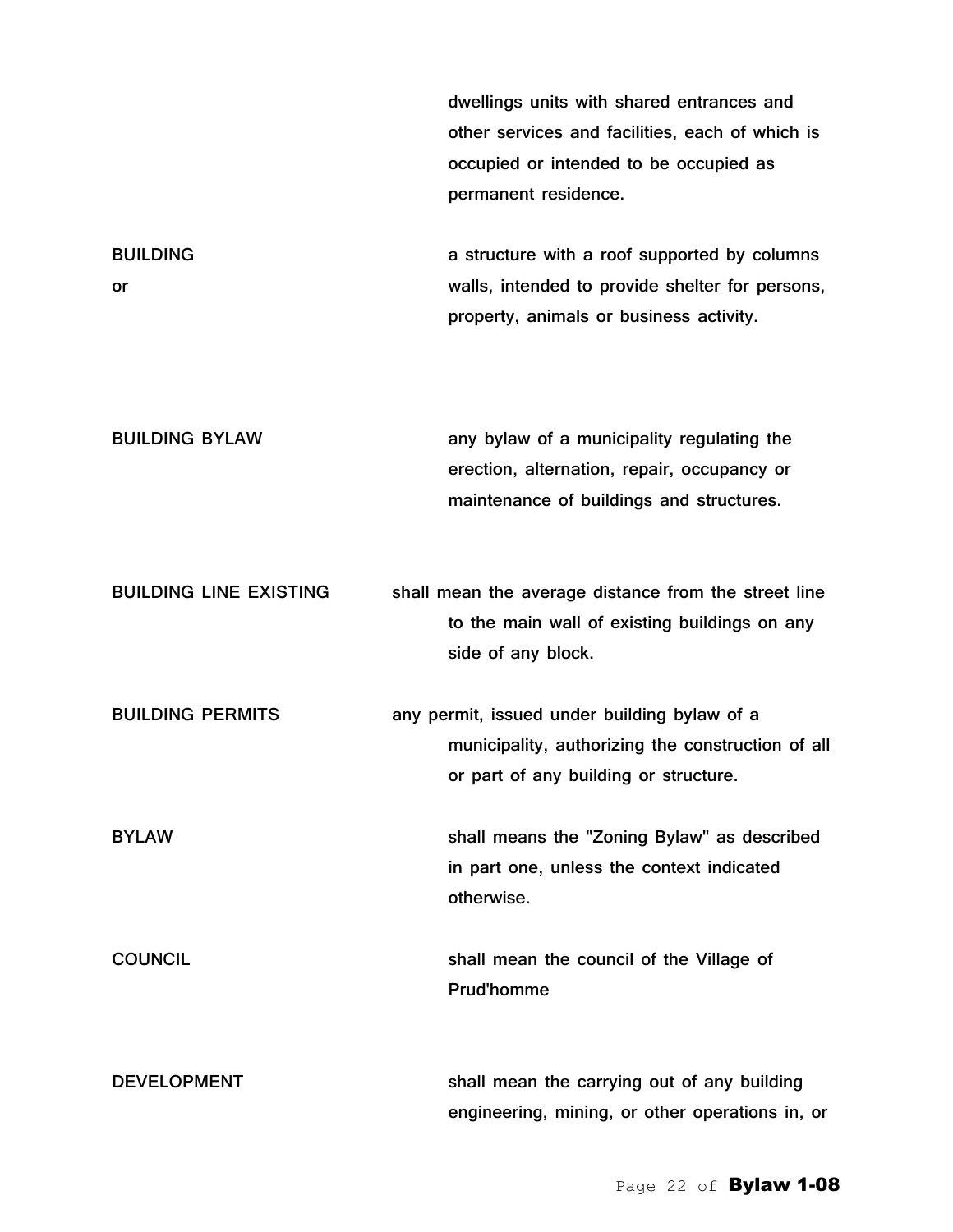over land, or the making of any material changing the use of any building or land.

DEVELOPMENT PERMIT A document authorizing a development issued pursuant to this bylaw, but does not include a building permit. Such development permits shall be issued by the Municipality through a method of a permit form as outlined in Schedule "B" of this bylaw.

DISCRETIONARY USE A land use category considered secondary to a permitted use compatible with the existing and/or proposed principal use for sites in the surrounding area.

DWELLING **A** building or part of a building that may be used as a permanent residence excluding a mobile home but including a prefabricated home

DWELLING, SINGLE DETACHED A building containing only one dwelling .

DWELLING, DUPLEX shall mean a building divided horizontally into two dwellings units as herein defined.

DWELLING, MULTIPLE UNIT shall mean a building divided into three or more dwellings units as herein defined and shall include, amongst other town or row of house and apartments as distinct form a rooming house, hotel or motel.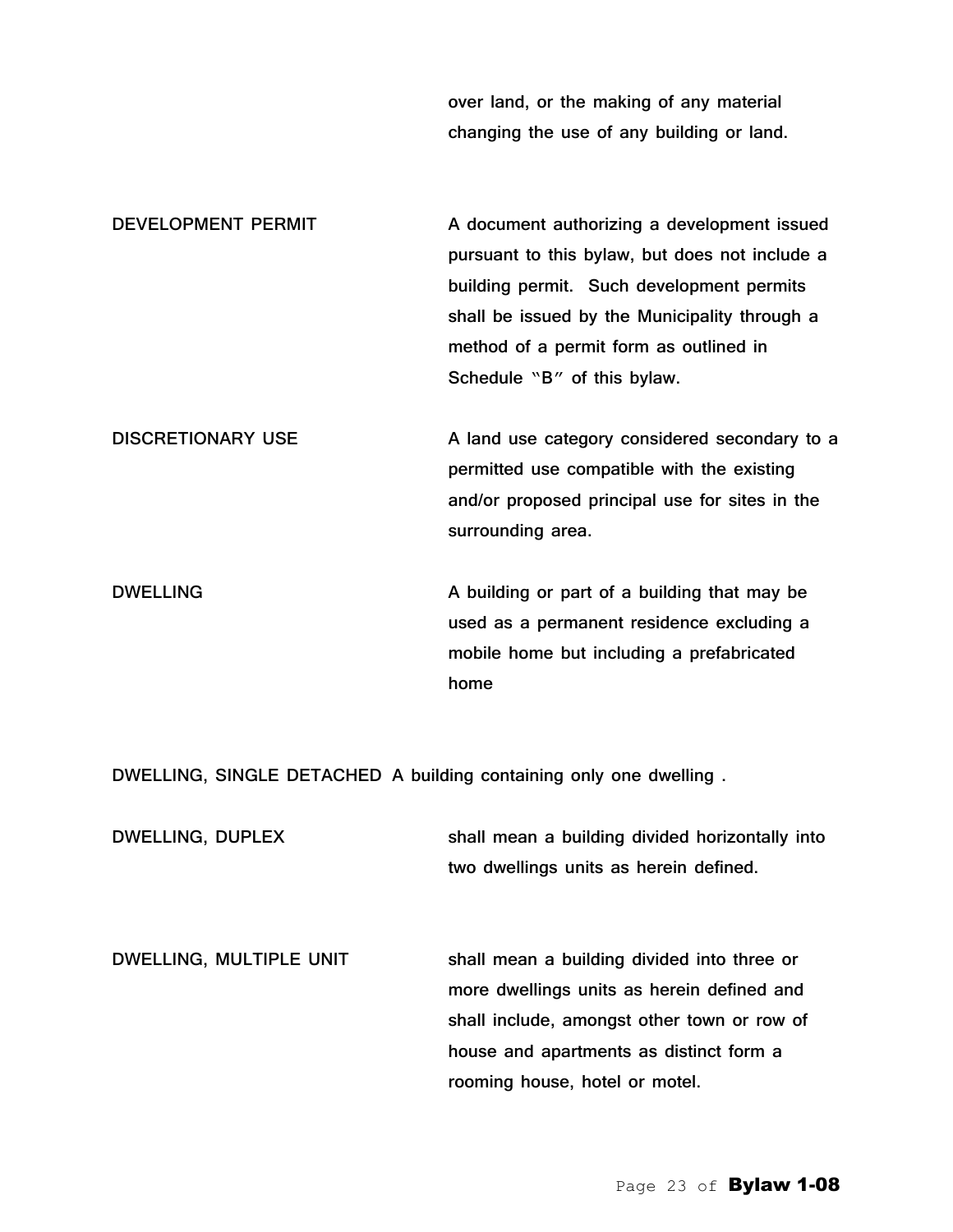| <b>DWELLING, SEMI-DETACHED</b> | shall mean two dwelling units side by side as<br>one building unit with a common party wall<br>that separated, without opening, the two<br>dwellings units through out the entire structure.                                              |
|--------------------------------|-------------------------------------------------------------------------------------------------------------------------------------------------------------------------------------------------------------------------------------------|
| <b>FLOOR AREA</b>              | the total area of all floors contained within the<br>outside walls of a building, excluding in the<br>case of a dwelling any private garage, porch,<br>veranda, sunroom, unfinished basement or<br>attic.                                 |
| <b>GARAGE</b>                  | shall mean a building or part of a building<br>used or intended to be used for the storage of<br>motor vehicles and having a capacity of not<br>more than two vehicles spaces for each<br>dwelling unit to which the garage is accessory. |
| <b>HOME OCCUPATION</b>         | an accessory used to carry on as an<br>occupation conducted for gain in a dwelling by<br>the resident or residents                                                                                                                        |

# **Home Based**

**Business** A business which premises is located on a lot or within a building where the lot and building is primarily used for residential purposes. There shall be no more than 4 employees of the business that are not rsidents/owner's of the dwelling and no more then 8 customer visits per day shall be allowed.

HOTEL shall mean a building or structure or part of a building or structure kept, used or advertised as a place where sleeping accommodation with or without meals is provided for transient lodgers, and where a guest book register or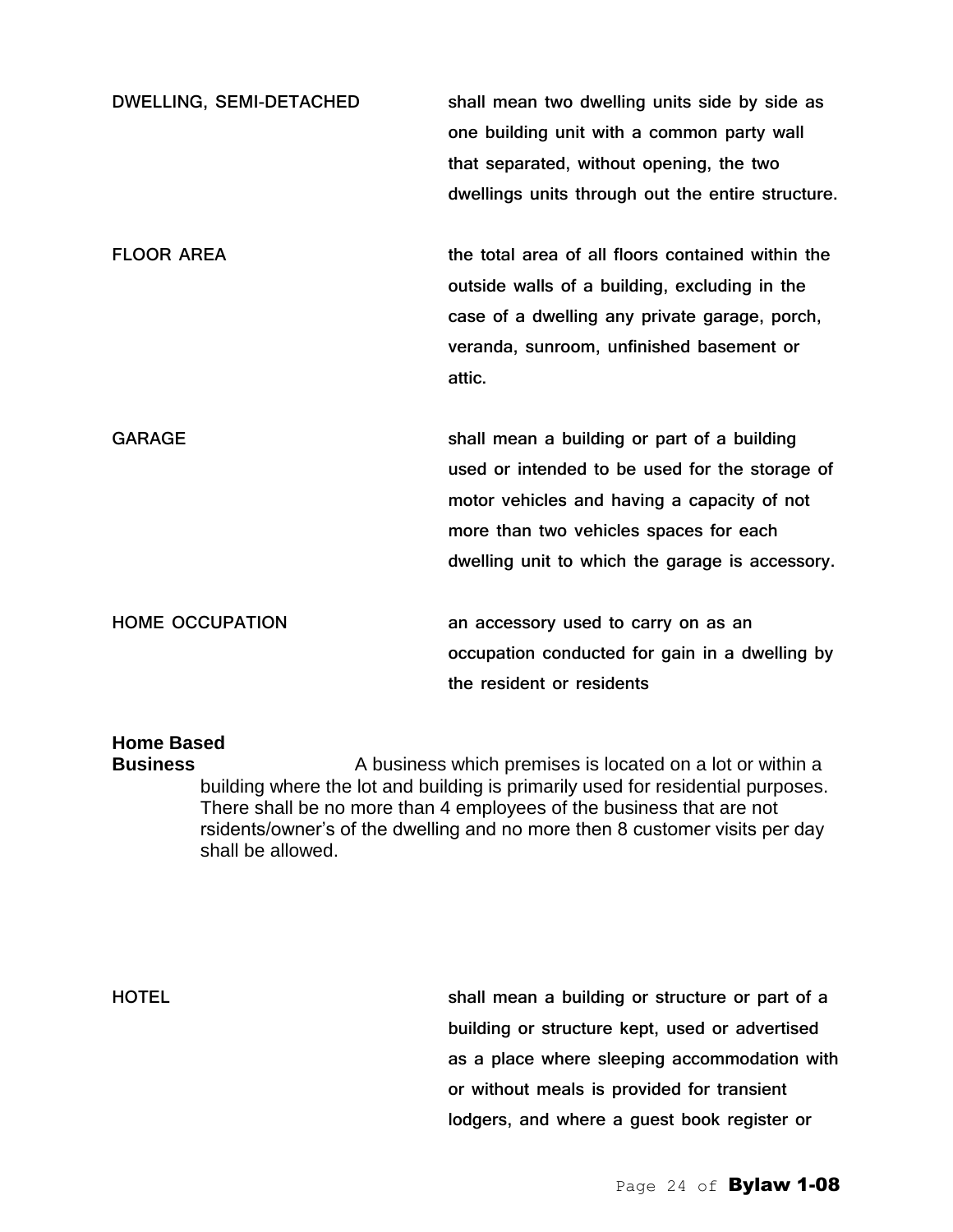record is kept, but does not include a motel, boarding house, lodging or rooming house, or tourist home.

LANE **Shall mean a secondary public through fare** intended primarily to give access to the rear or side of abutting property

LANDSCAPING shall mean any combination of trees, shrubs, flowers, grass, ornamental plants or other horticultural elements together with decorative stonework, paving, screening, fencing, or other architectural elements, all of which is designed to enhance the visual quality of a property or to provide a screen to any objectionable aspects of a property that may effect adjacent land

LOT shall refer to that spatial area in a mobile home park reserved for use by one mobile home

MAYOR **Shall mean the Mayor of the Village of** the MAYOR Prud'homme

MINISTER shall mean the Minister of Urban Affairs for the Province of Saskatchewan

MOBILE HOME a transportable, factory built dwelling unit conforming to Canadian Standards Association standards designed to be transported on its own wheels and chassis or by other means.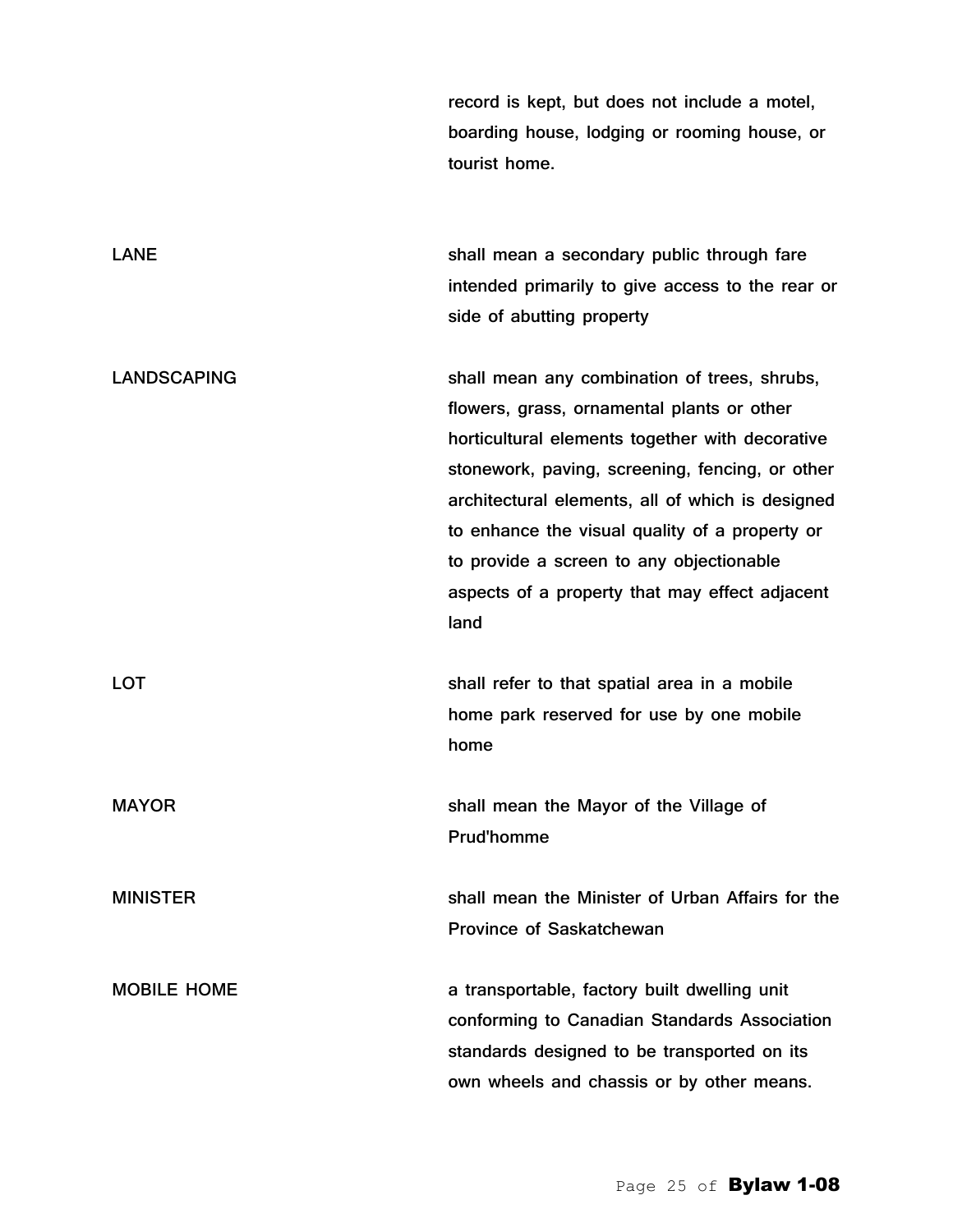| <b>MOBILE HOME PARK</b> | shall mean a parcel of land providing spaces |
|-------------------------|----------------------------------------------|
|                         | for the long-term parking and occupancy of   |
|                         | two or more mobile homes where a rental fee  |
|                         | is paid for the use of the space             |

MOBILE HOME SUBDIVISION shall mean a site containing parcels subdivided by registered plan, which are for the purpose of the long term parking and occupancy of mobile home, where individual lots are for sale and use exclusively by mobile homes.

MOTEL MOTEL Shall mean a series of dwellings units, intended for the use of automobile transients each unit contained at least a bedroom and bathroom, each unit having convenient access to parking space for the use of the occupant.

MUNICIPALITY shall mean the Village of Prud'homme

NON-CONFORMING USE shall mean any use of land, building or structure lawfully existing at the time of the passing of this bylaw, the use of which does not comply with all the regulations of this bylaw governing the zoning district win which it is located

PARCEL shall mean an area of land the boundaries of which are shown on a plan registered in the Local Land Titles office or are described in including in the certificate of title to the land and that has not been divided into smaller area by any plan or instrument registered in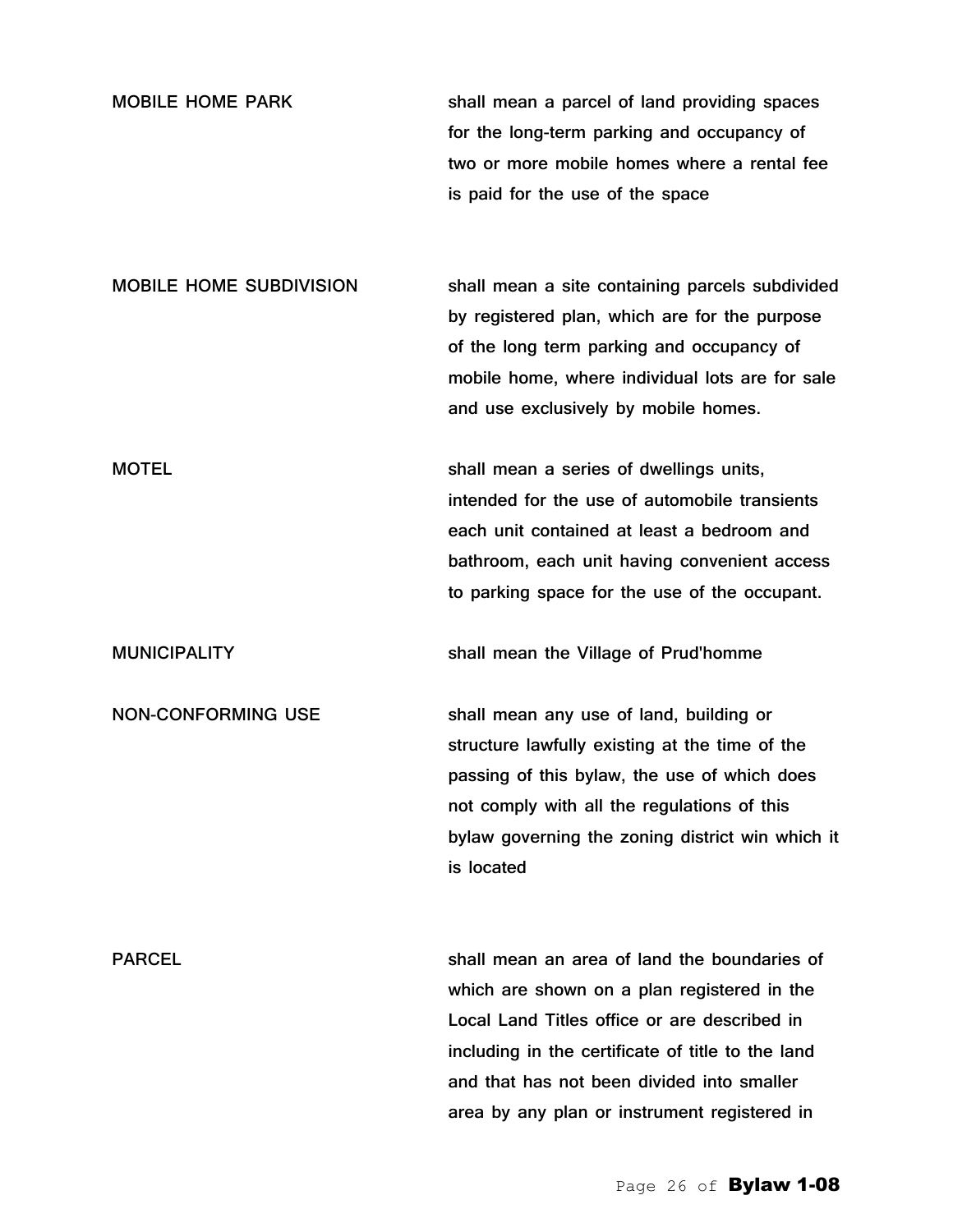the local land titles office

PERMITTED USES those land uses permitted within a zone in conformity with the regulations of the particular zone

PUBLIC UTILITY Shall mean a private of public corporation regulated by government to provide a service to the general public

ROW HOUSES OR TOWN HOUSES shall mean a building divided into three or more dwellings units separated from each other by walls and each having a separate front and rear entrance.

SECRETARY /TREASURER shall mean the secretary treasurer of the Village of Prud'homme

SERVICE STATIONS shall mean premises used in intended to be used for the servicing and repairing of motor vehicles and for the sale of gasoline and other products and accessories for motor vehicles and which may provide towing service or car wash

SIGN any figures, numbers, emblems, pictures, devices, marks, or designs or combinations of such, intended to be visible from other than inside a building, for the purpose of making known any individual, association, business, industry or service, or for advertisements or for directing or obtaining attention.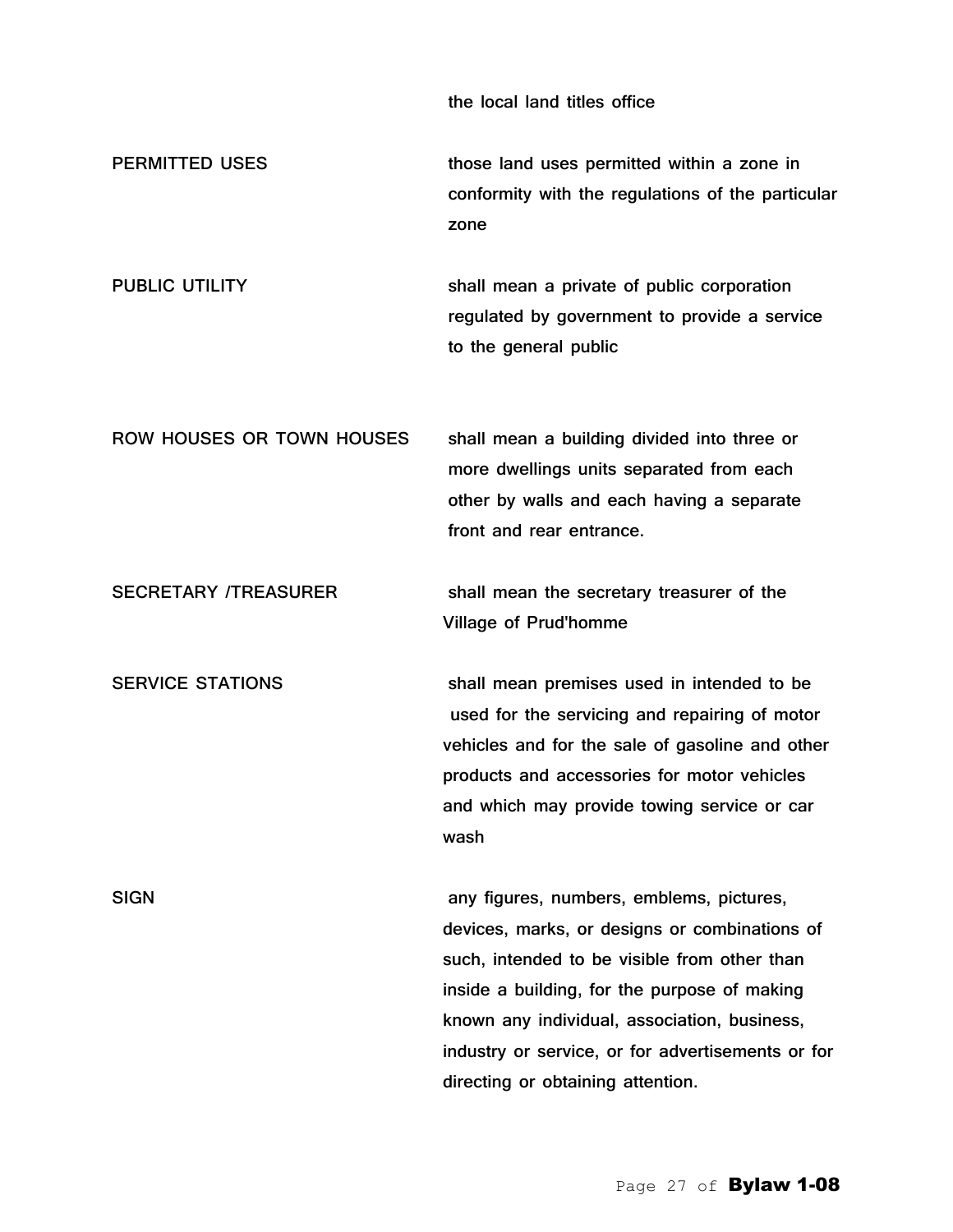| <b>SITE</b>        | any parcel of land with boundaries of<br>record as in one certificate of title<br>registered in the local land titles office                 |
|--------------------|----------------------------------------------------------------------------------------------------------------------------------------------|
| <b>SITE AREA</b>   | means the horizontal distance                                                                                                                |
| <b>SITE WIDTH</b>  | means the average horizontal distance<br>between the side boundaries of a site                                                               |
| <b>STREET</b>      | shall mean a public through fare, which<br>affords the principal means of access to<br>abutting property                                     |
| <b>STRUCTURE</b>   | shall mean anything that is built, constructed<br>or erected and located on the ground,<br>or attached to something located on the<br>ground |
| <b>SUBDIVISION</b> | a legal titled division of land                                                                                                              |
| <b>USE</b>         | the purpose or activity for which a piece<br>of land or its building is designed,<br>arranged or intended, occupied or<br>maintained.        |
| <b>VILLAGE</b>     | shall mean the Village of Prud'homme                                                                                                         |
| <b>YARD</b>        | the open, unoccupied space on a lot<br>between the property line and the front<br>rear, or sidewall of a building                            |
| YARD, FRONT        | that part of a lot which extends across                                                                                                      |